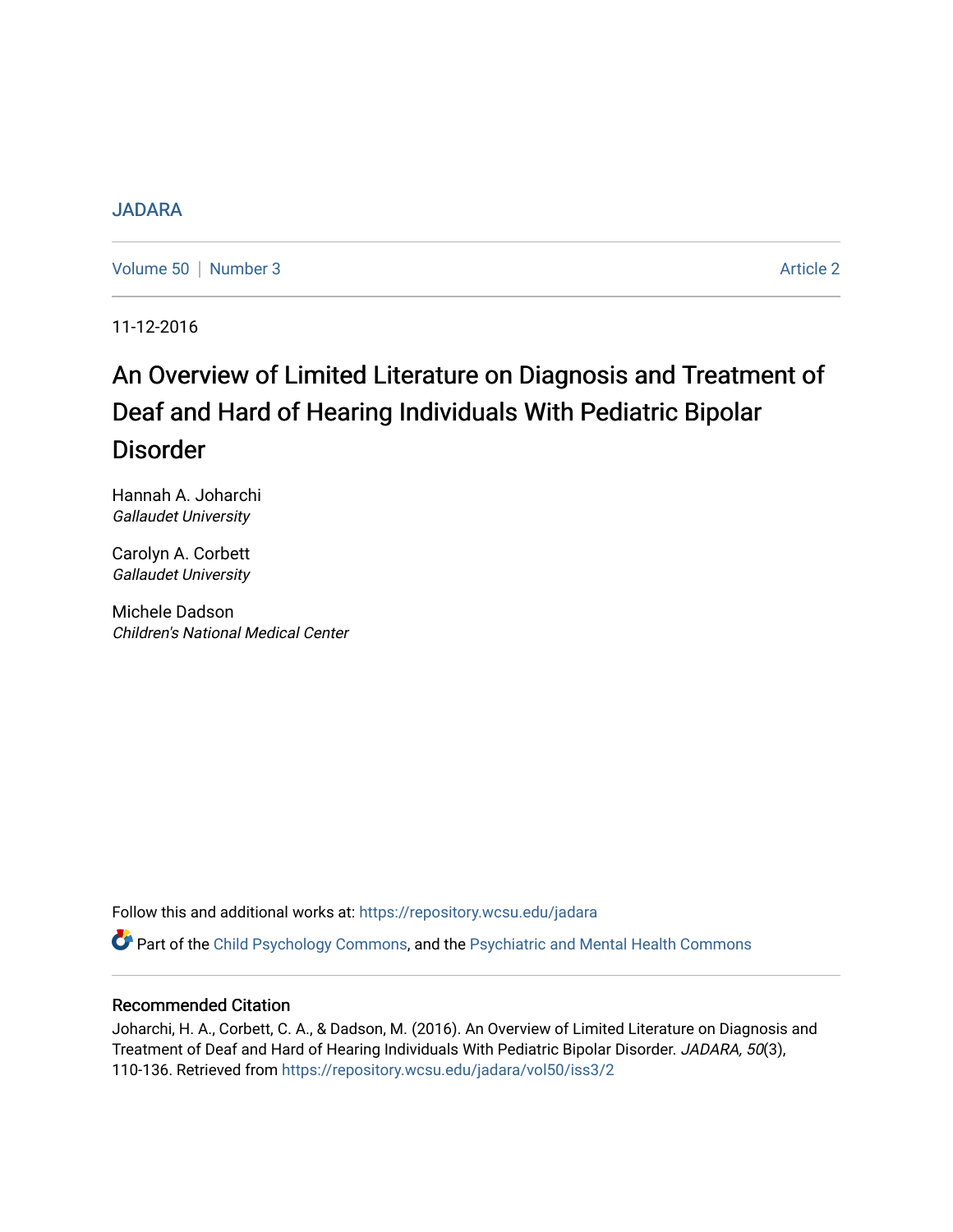The literature regarding therapeutic treatments with *d/Deaf and hard of hearing*   $(DHH)^{1}$  children is limited, especially regarding bipolar disorder. This paper includes a review of some information pertaining to adults with bipolar disorder, along with a review of bipolar disorder in children, treatment options, and literature specifically pertaining to treatment for bipolar disorder in DHH children. Recommendations for future research are also provided.

Diagnoses and terms used to describe symptoms and mood dysregulation vary in bipolar disorder literature. When the terms *bipolar disorder* or *pediatric bipolar disorder* are used in this paper, they represent the definition for bipolar disorder as described in the diagnostic statistical manual, fifth edition (DSM-5). There are not separate diagnostic criteria for bipolar disorder in children and adults; however, increased cycling of moods can be seen in children. Additionally, diagnoses concerning the cluster of symptomology seen in bipolar disorder in children are highly debated (Margulies, Weintraub, Basile, Grover, & Carlson, 2012).

*Pediatric bipolar disorder* or *bipolar disorder* is defined as manic (e.g., expansive, elevated, and irritable mood) and depressed mood (e.g., psychomotor retardation, fatigue, etc.) (American Psychiatric Association, 2013). The DSM5 includes hypomanic, manic, and mixed manic, and depressive episodes. Additionally, throughout this paper, *bipolar*   $\overline{\phantom{a}}$ <sup>1</sup> In this paper, *DHH* is used to refer to children who identify as being deaf, Deaf, or hard of hearing, and have a physiological hearing loss. "There is an ongoing flux in terms of how deaf people define themselves as individuals and members of their cultures" (Maxwell-McCaw, Leigh, & Marcus, 2000, p. 9). Therefore, the researcher refers to DHH individuals with consideration of both identity and physiology.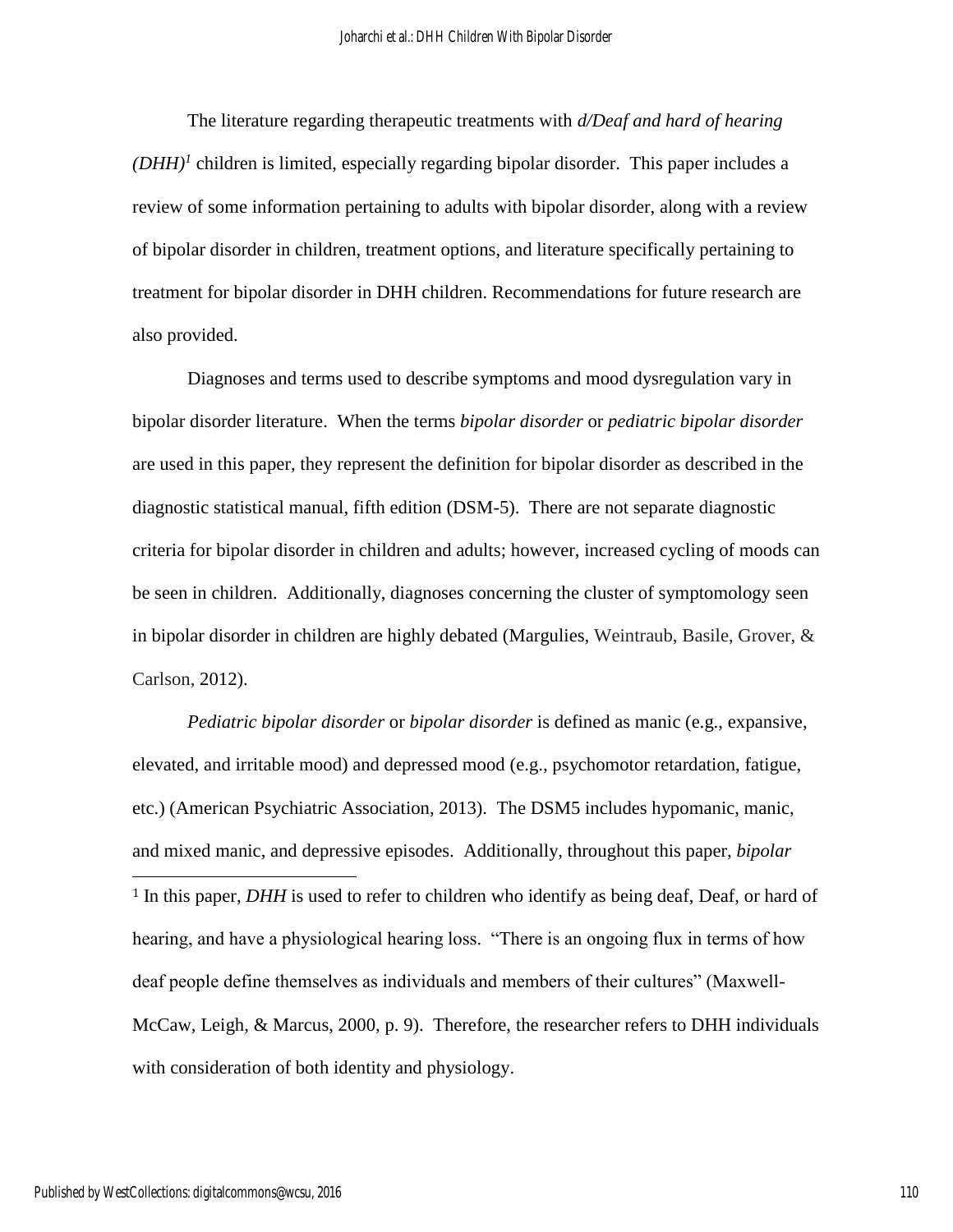*disorder* and *pediatric bipolar disorder* refer to bipolar I and II disorder and the bipolar disorder spectrum. *Dysregulated mood* refers to a mood that was once monitored and regulated and is now destabilized to a depressed, manic, or mixed state, and is on the bipolar spectrum. While definitions for the terms *bipolar disorder* or *pediatric bipolar disorder* and *dysregulated mood* have been established for the purposes of this paper, clinicians' perspectives of diagnostic differentiation continue (Margulies et al., 2012).

Awareness of social-emotional exchanges and dynamics are involved in most interactions (Barrett & Russell, 2015). Throughout this paper, *emotional awareness* is used as an overarching term to indicate the neurocognitive, social, and psychological implications of deficits in awareness that are associated with pediatric bipolar disorder. *Emotion recognition* describes the ability to judge emotions (Lewis, Haviland-Jones, & Barrett, 2008). Emotion recognition is significant for social and survival purposes (Lewis et al., 2008). In studying recognition of facial expressions in 47 people with bipolar disorder, researchers found significant misidentifications of emotions such as disgust, fear, surprise, sadness, etc. (Hoertnagl et al., 2011). Emotion recognition may be a relevant component of supporting children with bipolar disorder, since literature suggests that there are people with bipolar disorder who have "difficulties in affect recognition and in emotional experience" (Hoertnagl et al., 2011). People who are depressed or manic may miss social cues and therefore, recognizing emotions may be difficult. However, even when stabilized, recognizing social cues persists and can significantly impact their social interactions, feelings of isolation, and the ability to identify and respond appropriately to the emotions of others.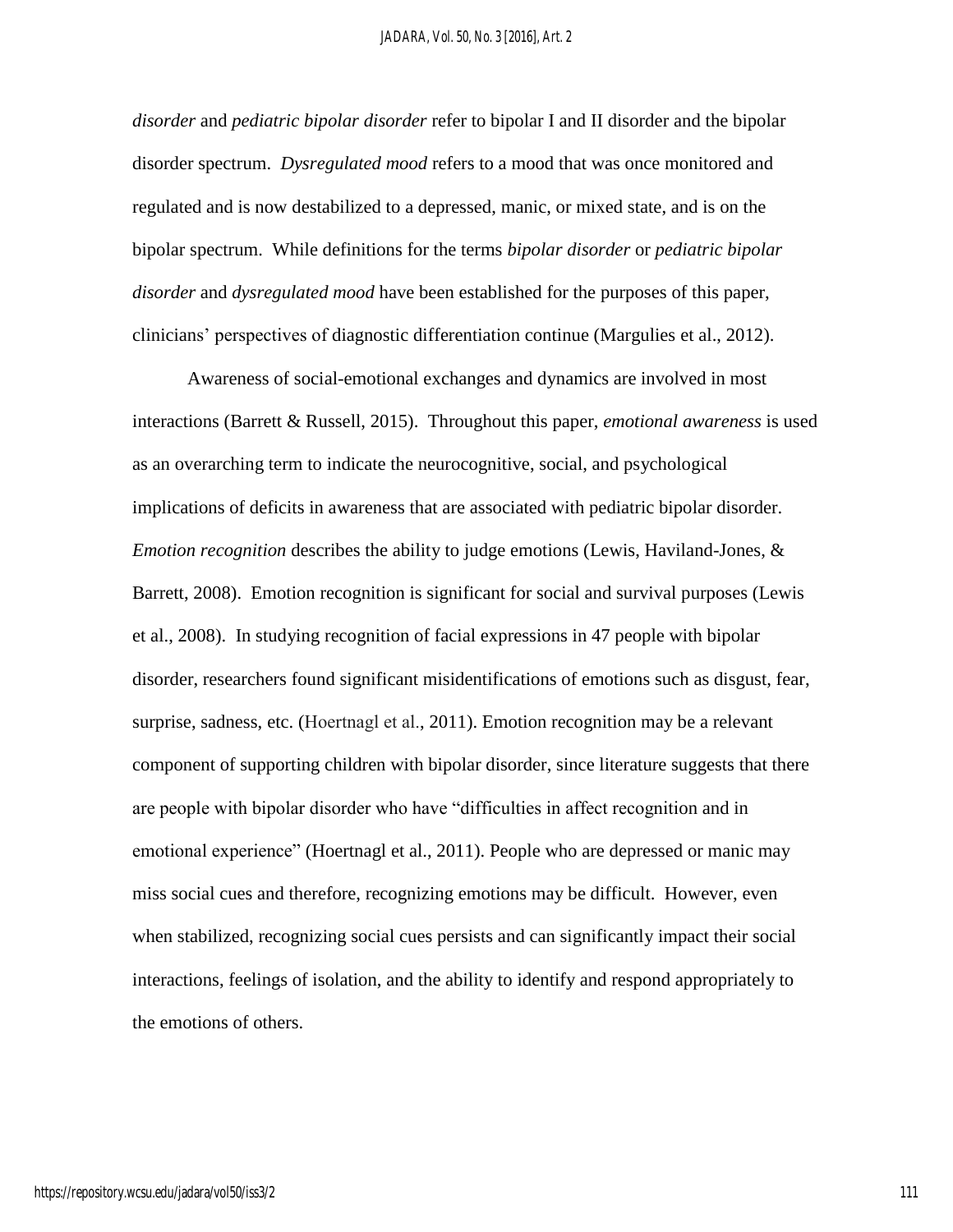### **Issues of Prevalence**

While there are currently no data concerning prevalence rates of bipolar disorder among DHH children, there are a limited number of prevalence studies regarding DHH adult psychiatric populations. It may be beneficial to address literature regarding DHH adults with bipolar disorder to gain some understanding of prevalence rates in the available literature. Findings indicate that prevalence rates of psychotic disorders in deaf people receiving inpatient and outpatient care are quite different than the prevalence rates of hearing psychiatric inpatients and outpatients. There are nearly twice as many DHH people in inpatient and outpatient care diagnosed with schizophrenia, schizotypal, delusional, neurotic, and somatoform disorders as hearing peers (Appleford, 2003). Additionally, findings indicate that in comparison to hearing inpatients, DHH people stayed in treatment almost twice as long (hearing=30 days and deaf=59 days) (Appleford, 2003). Yet there are far fewer DHH inpatients and outpatients diagnosed with bipolar disorder in comparison to hearing counterparts (one-third of hearing peers) (Appleford, 2003). Given this prevalence paradox, more needs to be explored in the area of diagnosis and treatment among DHH patients with bipolar disorder.

Another prevalence study regarding DHH adults investigated diagnostic characteristics of DHH and hearing psychiatric individuals in an outpatient center (Diaz, Landsberger, Povlinski, Sheward, & Sculley, 2013). In this study, the researchers suggested that the prevalence rates of psychiatric disorders in DHH individuals are significantly different from the prevalence of diagnosis in their hearing counterparts (Diaz et al., 2013). Linguistically and culturally competent clinicians staffed the outpatient center. Given this more culturally and linguistically accessible outpatient center, researchers made recommendations that clinicians who are fluent in American Sign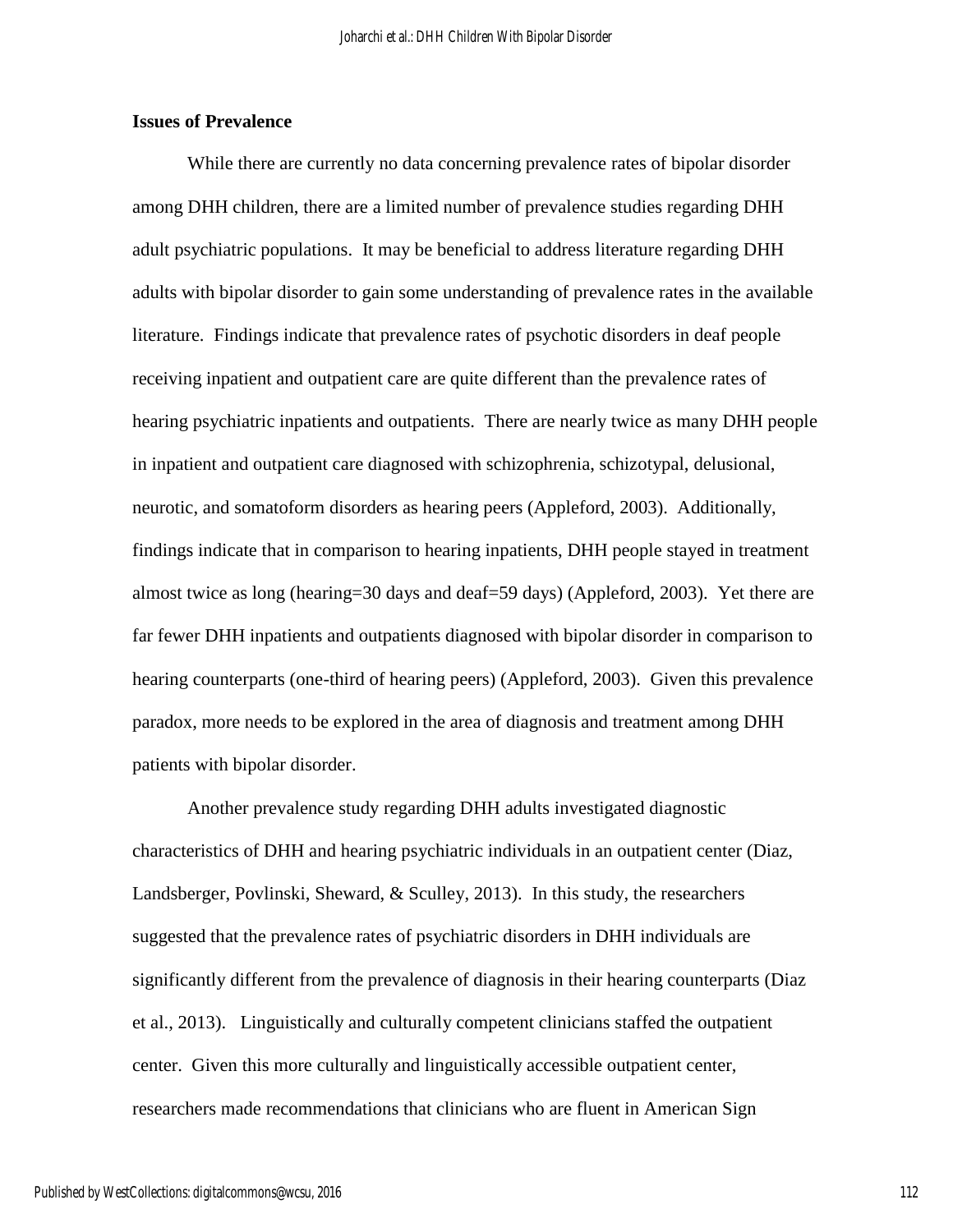Language (ASL) increase their involvement concerning diagnosis and treatment (Diaz et al., 2013).

#### **Neurocognitive Differences in Bipolar Disorder**

While the specific organic origins of bipolar disorder are unknown, there is literature suggesting that this disorder affects or is affected by particular regions of the brain, some related to emotion recognition. Findings indicate that white matter hyperintensities or lesions in the frontal lobe may be correlated with deficits in memory, executive functioning, and affected regulation (Bearden, Hoffman, & Cannon, 2001). Again, a review of the available literature concerning adults with bipolar disorder may be useful, given that there is limited neuropsychological information about the pediatric bipolar disorder population. In a review of studies regarding neuroanatomy and neurophysiology of adults with bipolar disorder, the reviewer acknowledged the argument that there might be issues with examining the structural abnormalities in bipolar disorder given the cyclical changes of the disorder (Bearden et al., 2001). Research indicated deficits in the frontal lobe region and suggested that these deficits are not due to psychosis or unipolar depression, implying that the deficits may not be related to changes in mood (Bearden et al., 2001).

Researchers also investigated memory impairment in patients with bipolar disorder (Bearden et al., 2006). Memory is a bi-directionally important aspect regarding this population, in that memory can impact someone's emotion regarding an event, and an event can trigger an emotion influencing how a person remembers the event (Lewis et al., 2008). Researchers explored memory processes in patients with bipolar or unipolar depression (Bearden et al., 2006). Adults with unipolar depression (*n*=30) and adults with bipolar disorder (*n*=30) were matched for severity of symptoms, and controls were matched by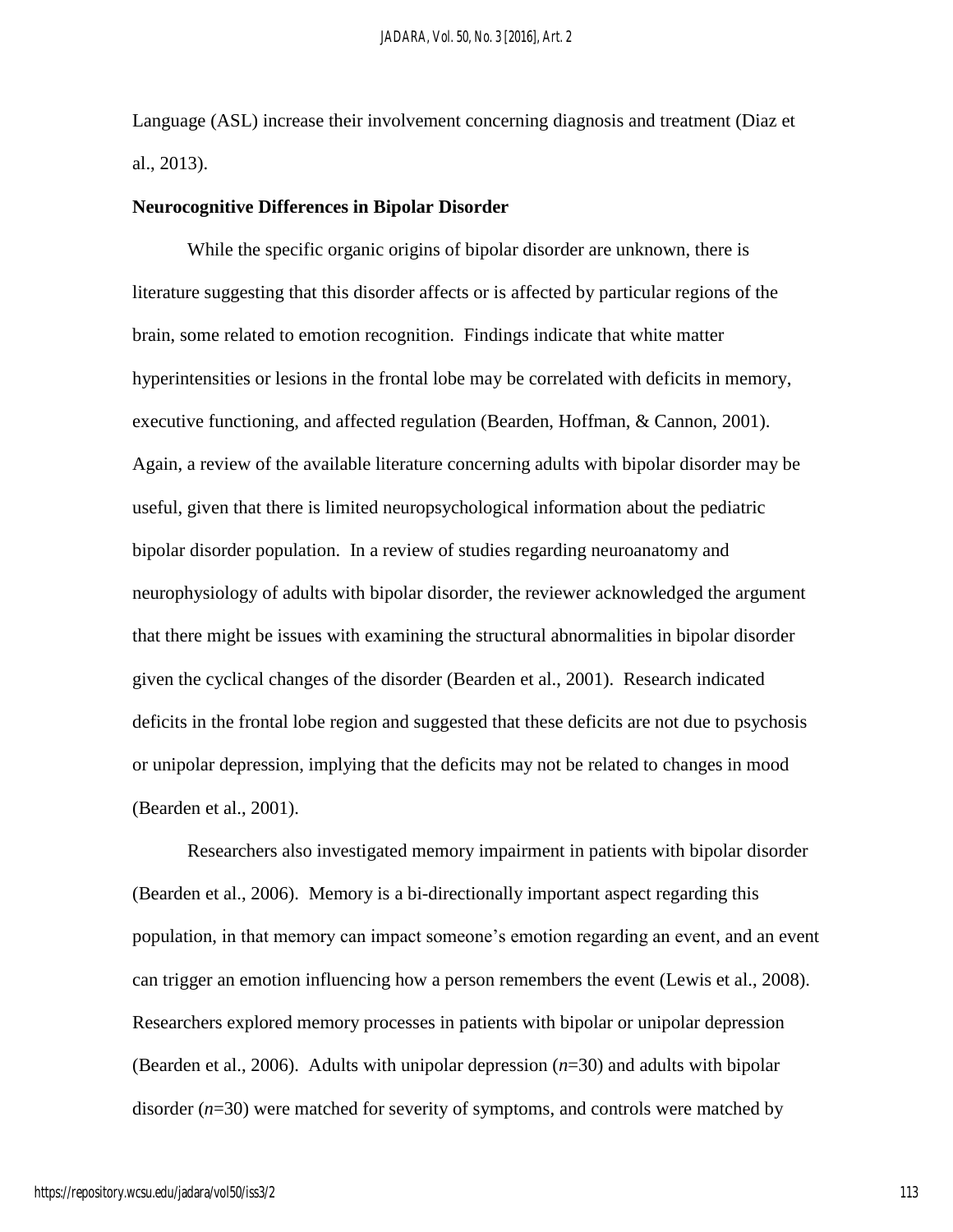demographic information (*n*=30) and assessed for cognitive function and memory. In comparison to the adults in the control group, both patients with unipolar depression and bipolar disorder had lower scores for verbal recall and recognition (Bearden et al., 2006). Differences between patients with unipolar depression and bipolar disorder were found regarding number of hospitalizations and family history of a mood disorder (Bearden et al., 2006). While there were some differences, similar deficits in memory suggest a shared underlying pathophysiology related to the medial temporal region.

**Neurocognitive differences in pediatric bipolar disorder.** While most studies regarding neurocognition in patients with bipolar disorder were conducted among adults, efforts to investigate neurocognition in younger populations have also taken place. Earlier studies suggested dysfunction in the prefrontal cortex (Bearden et al., 2001), so researchers explored the effects of comorbid diagnoses, medication, and mood on executive functioning (Bearden et al., 2007). The results showed deficits in memory (e.g. spatial working memory and problem solving with a memory component) and executive functioning (e.g. cognitive flexibility, planning, difficulty with verbal fluency) in comparison to children without pediatric bipolar disorder. Differences in mood were not correlated to performance (Bearden et al., 2007). Additionally, deficits found in the frontal lobe and overlap of symptomology and pathophysiology showed there were important implications for differential diagnosis with attention-deficit hyperactive disorder (ADHD) and bipolar disorder (Bearden et al., 2007).

After a pioneer study of neurocognitive deficits in pediatric bipolar disorder took place, additional studies explored neuroanatomical and neurocognitive differences possibly experienced by those children (Joseph, Frazier, Youngstrom, & Soares, 2008). A quantitative and qualitative review of 10 subsequent studies showed that the largest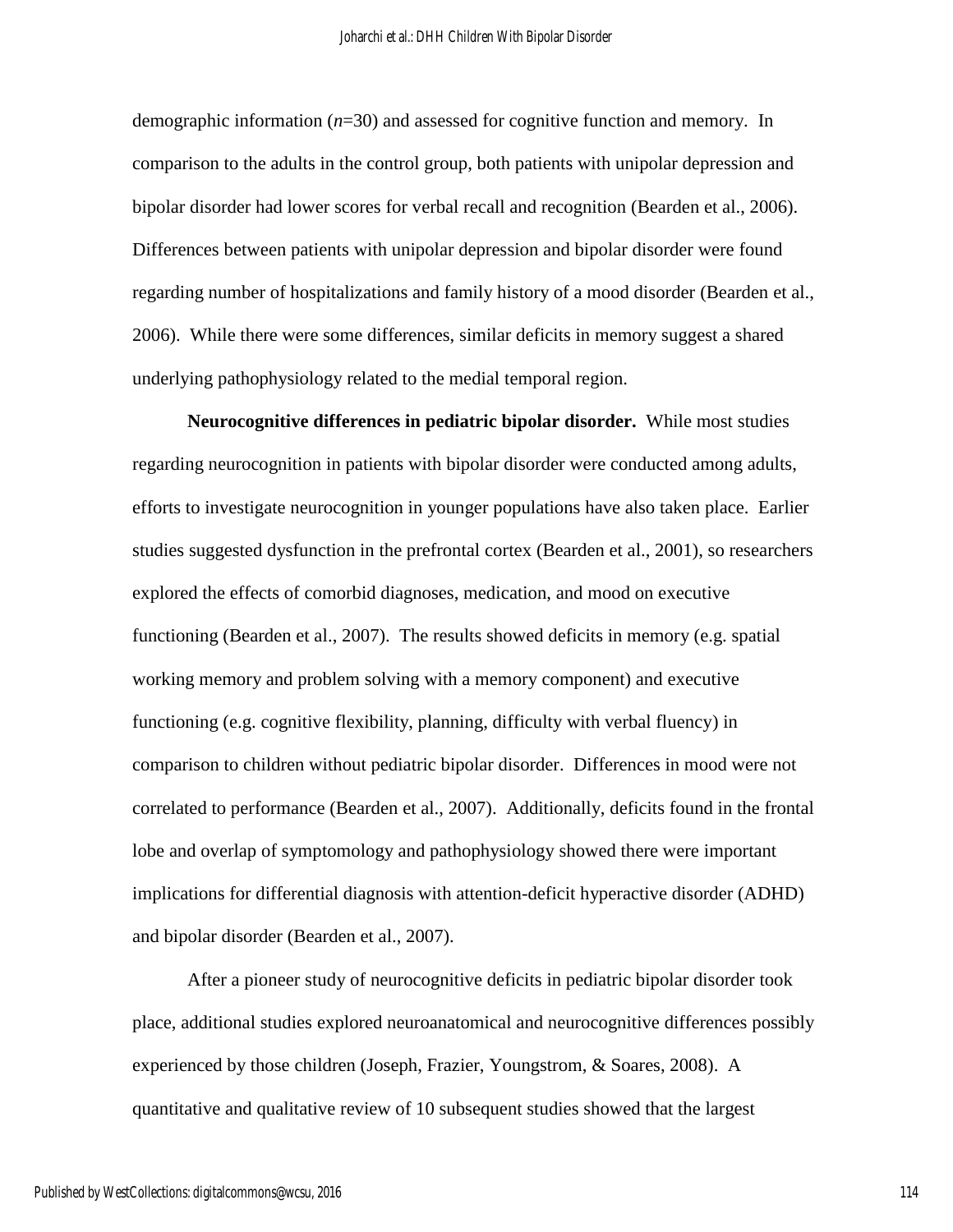differences were found in verbal memory and executive functioning (Joseph et al., 2008). Researchers linked cognitive challenges that children with bipolar disorder might experience to neurobiological systems and neuroanatomical structures that are disrupted (Joseph et al., 2008). This was done in order to identify markers before the onset of symptoms and to better understand the disorder (Joseph et al., 2008). While verbal memory  $(d=.77)$  and executive functioning  $(d=.62)$  issues yielded the most significant difference, reading (d=.40), motor speed (d=.33), and overall intelligence (d=.32) all indicated only small differences (Joseph et al., 2008). Lower verbal memory and executive function scores may impact patients' socialcognitive skills such as the ability to attend, remember, and organize (Joseph et al., 2008). Memory and organizing information, including emotional information, are required to learn social skills.

The area of social cognition was further investigated in a meta-analysis (Samamé, Martino, & Strejilevich, 2012), which identified emotion recognition and theory of mind through a review of 20 studies reviewing social cognition. In comparison to controls, significant differences were found in theory of mind and overall emotion processing (Samamé et al., 2012). Significant differences were also found in both mentalizing skills and facial emotion recognition, indicating issues of emotion processing and theory of mind (Samamé et al., 2012). However, not all of the studies specified the emotions studied, and there was no difference found between emotions (Samamé et al., 2012). When studies used various stimuli and an eye tasks to measure emotion recognition and theory of mind, a significant difference was also found in comparison to controls (Samamé et al., 2012). These findings were not associated with medications that patients were taking.

Another study investigated the variables that are frequent and impact moods, such as differentiating between a euthymic or manic cycle, neuropsychological functioning, and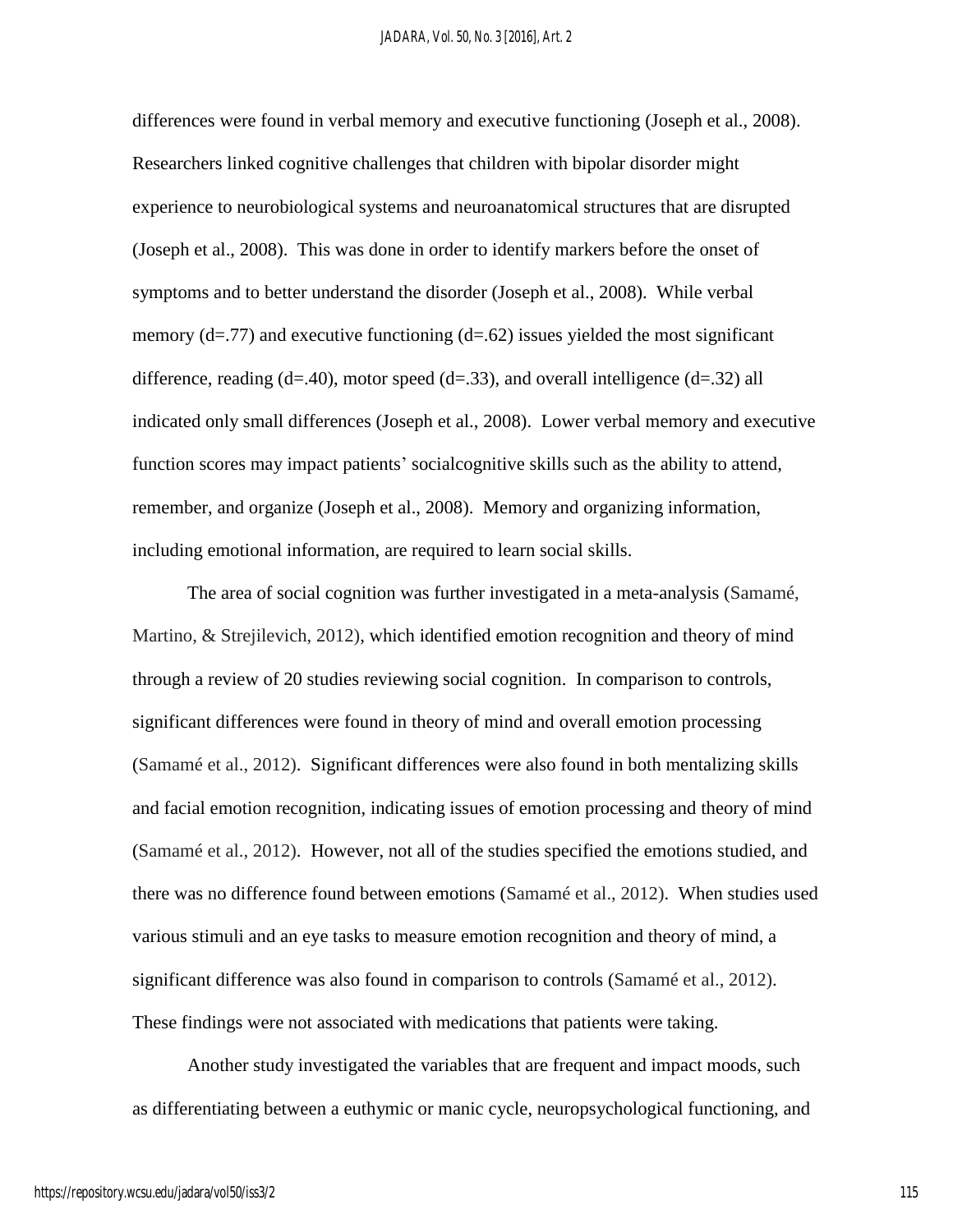medication's effects on neurocognitive deficits (Pavuluri, et al., 2006). Cognitive deficits were found in euthymic, treated groups, and unmedicated and unregulated or manic groups. With or without medication, deficits found in memory and organizing have important implications for social functioning.

Rosen and Brendan (2010) explored cognitive and neural functioning in pediatric bipolar disorder, seeking neurocognitive clarification of bipolar disorder. Much like in adult bipolar disorder, there appeared to be deficits in the fronto-limbic region in children with bipolar disorder (Rosen & Brendan, 2010). A review also showed that most studies in the field focus on emotion-labeling deficits, since this is a significant area of concern in pediatric bipolar disorder (Rosen & Brendan, 2010). Additionally, researchers suggested that children with bipolar disorder might process emotional stimuli in a way that actually contributed to their symptomology (Rosen & Brendan, 2010). These findings provided information regarding the perplexing neurocognitive cluster of symptomology that can be seen in pediatric bipolar disorder and may serve as implications for treatment.

#### **Observed Social-Emotional Differences**

While neurocognitive deficits are a recent area of exploration regarding bipolar disorder, the observed emotional challenges are also an important area of consideration. In efforts to better understand the social-emotional challenges that children with bipolar disorder may experience, researchers tested children's social-cognition, flexibility, and inhibition while controlling for age, intelligence, and gender (McClure et al.,2005). Tests of social cognition assessed the patient's language specifically in social situations (such as interruptions or introductions), administered a facial expression recognition task requiring each patient to inhibit her or his response, and assessed motor inhibition via indices from continuous performance measurements. Results indicated that individuals with pediatric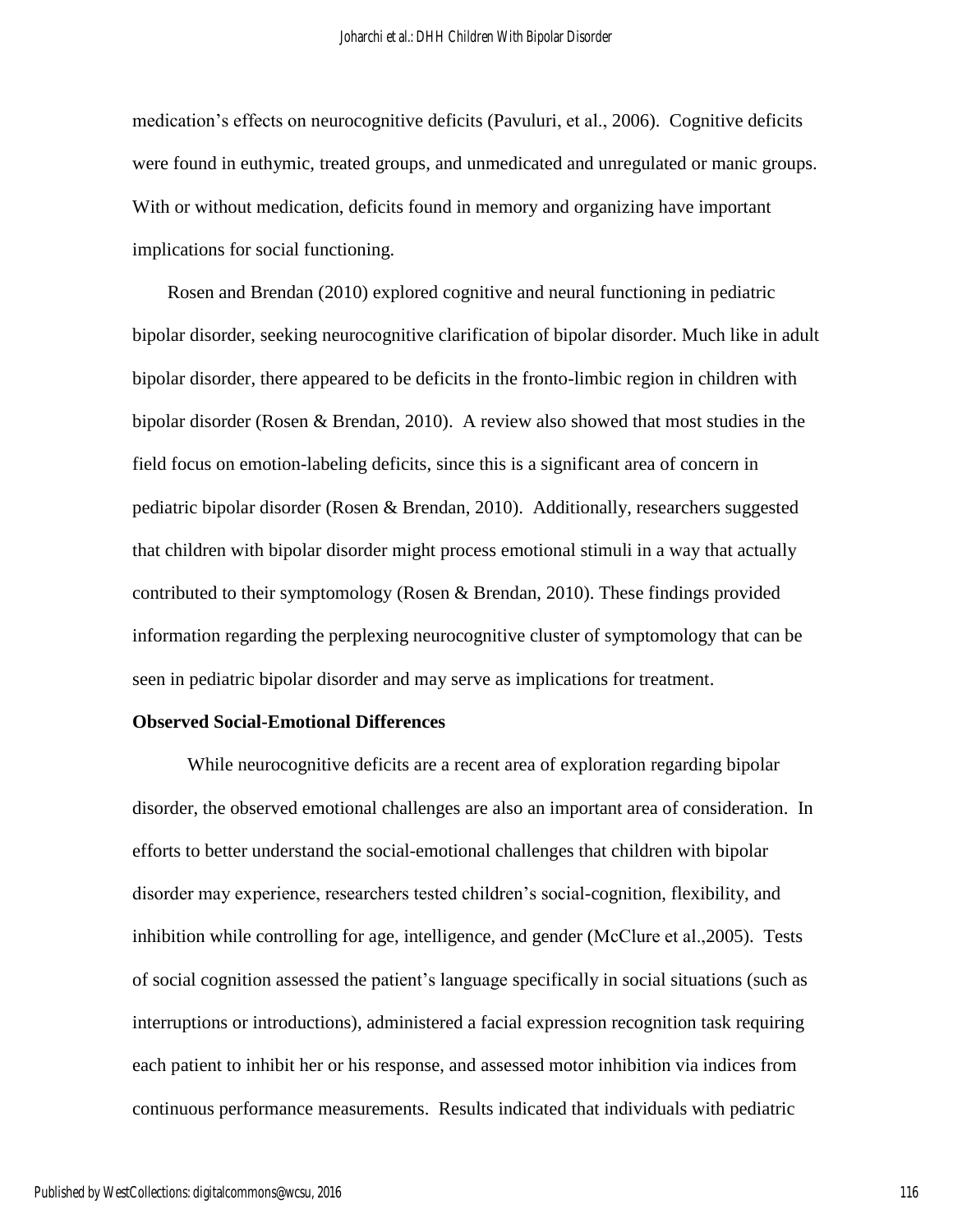bipolar disorder had significantly more trouble with social pragmatics, emotion recognition, and response flexibility in comparison to controls. However, there was no significant difference in inhibition during continuous performance tasks. Identification of deficits in social cognition and motor flexibility might help improve diagnosis and treatment. Additionally, the findings indicated that pediatric bipolar disorder may be correlated to missing or misunderstanding social cues, experiencing challenges in responding flexibly, and having difficulty recognizing facial affect.

In regards to diagnosis and treatment, additional issues and symptoms may complicate pediatric bipolar disorder. For example, comorbid anxiety often overlaps with bipolar disorder (Sala et al., 2014). When a child becomes dysregulated, his or her anxiety might also increase. One of the largest studies ( $n=413$ ) regarding pediatric bipolar disorder included both an investigation of the effects of anxiety on time of mood regulation and these effects over a five-year period (Sala et al., 2014). This longitudinal study suggested that there is a significant relationship between time of regulation and anxiety level. Anxiety was correlated with longer times regulating back to a stable mood and more cycling of moods (e.g., manic, hypomanic, euthymic, depressed, mixed). These findings highlight the importance of considering the impact of anxiety concerning pediatric bipolar disorder.

**Emotion recognition differences in pediatric bipolar disorder.** Literature regarding patients with bipolar disorder who also had issues with emotion recognition indicated an impaired quality of life regarding both social and daily activities (Aydemir, Akkaya, Uykur, & Erol, 2013). In order to better support children with bipolar disorder, researchers studied the issue of social functioning by assessing participants' facial expression recognition (McClure, Hoberman, Pine, & Leibenluft, 2003). Small sample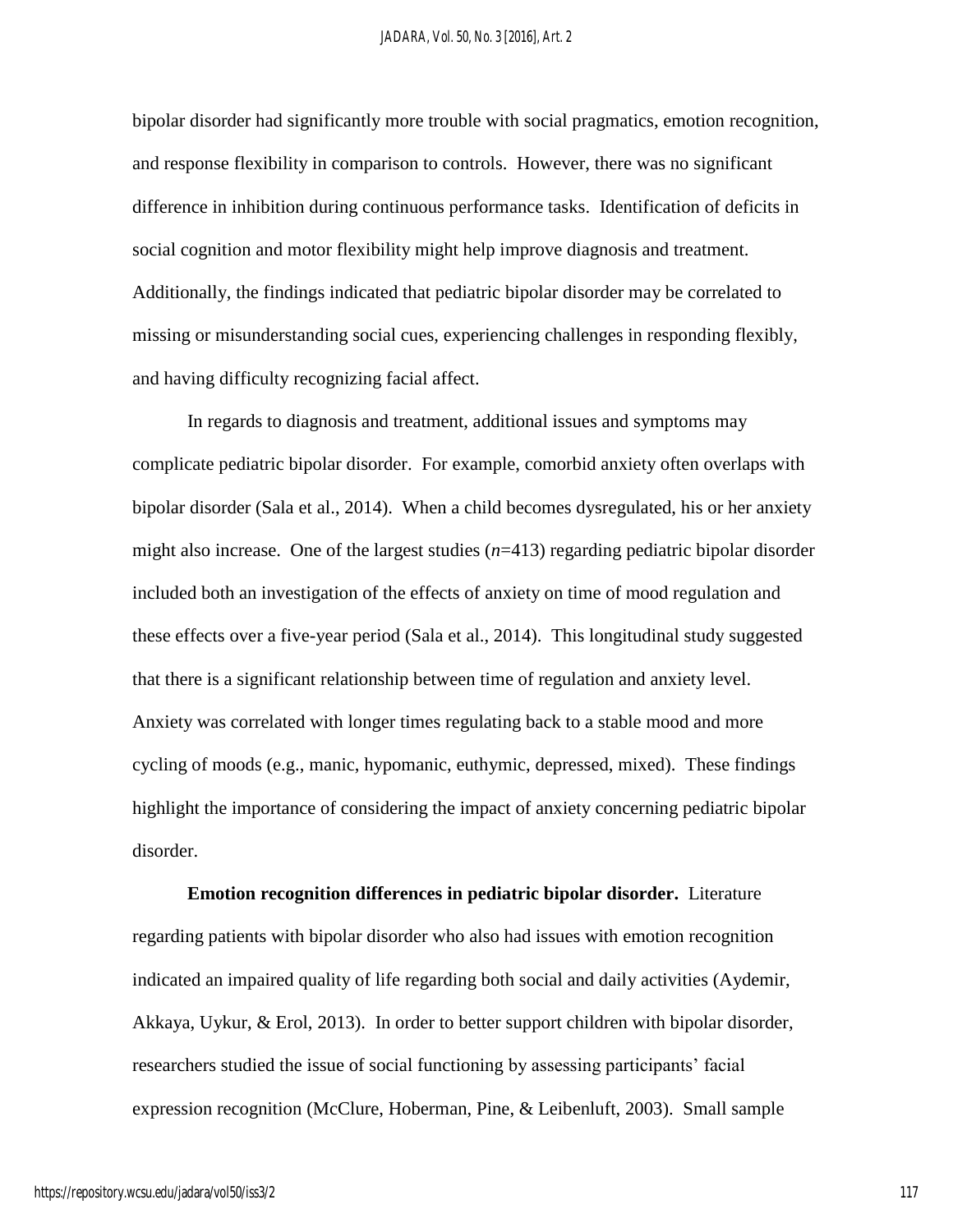sizes were chosen: bipolar disorder  $(n=11)$ , anxiety disorder  $(n=10)$ , and control  $(n=25)$ groups (McClure et al., 2003). Adolescents looked at photographs of children with various levels of intensity in expressions of happiness, sadness, anger, or fear. Findings revealed that participants in the pediatric bipolar group perceived significantly more faces as angry. Not only is emotion recognition difficulty associated with less quality of life, but this study also signified findings that better illuminated the potential challenges faced by children with bipolar disorder.

Differences in emotion recognition were investigated in children with severe mood dysregulation (SMD) and bipolar disorder (Rick, et al., 2008). Parents were given questionnaires and screening measures as their children were administered an emotional expression multimorph test. The multimorph test displayed gradations of emotions via facial images. Beginning as neutral faces, the images gradated towards an emotion: happiness, surprise, fear, sadness, anger, or disgust. When participants recognized the emotion the morph displayed, they clicked "stop." Results indicated equally significant deficits in both bipolar and SMD children, and provided evidence for diagnosis differentiation issues and issues in separating mood disorder research participants into groups.

Facial labeling tasks were given to pediatric bipolar and severe mood dysregulation (SMD) individuals ages 8-18 (Kim, et al., 2013). Video eye tracking technology was used to record children as they looked at pictures of people displaying a facial expression (i.e. neutral, happy, sad, anger, or fear). The stimuli were morphed into various levels, gradually making the facial expressions more difficult to decipher. Children with bipolar disorder or SMD made significantly more errors in labeling emotions than the control group. These findings provided evidence regarding challenges possibly faced by children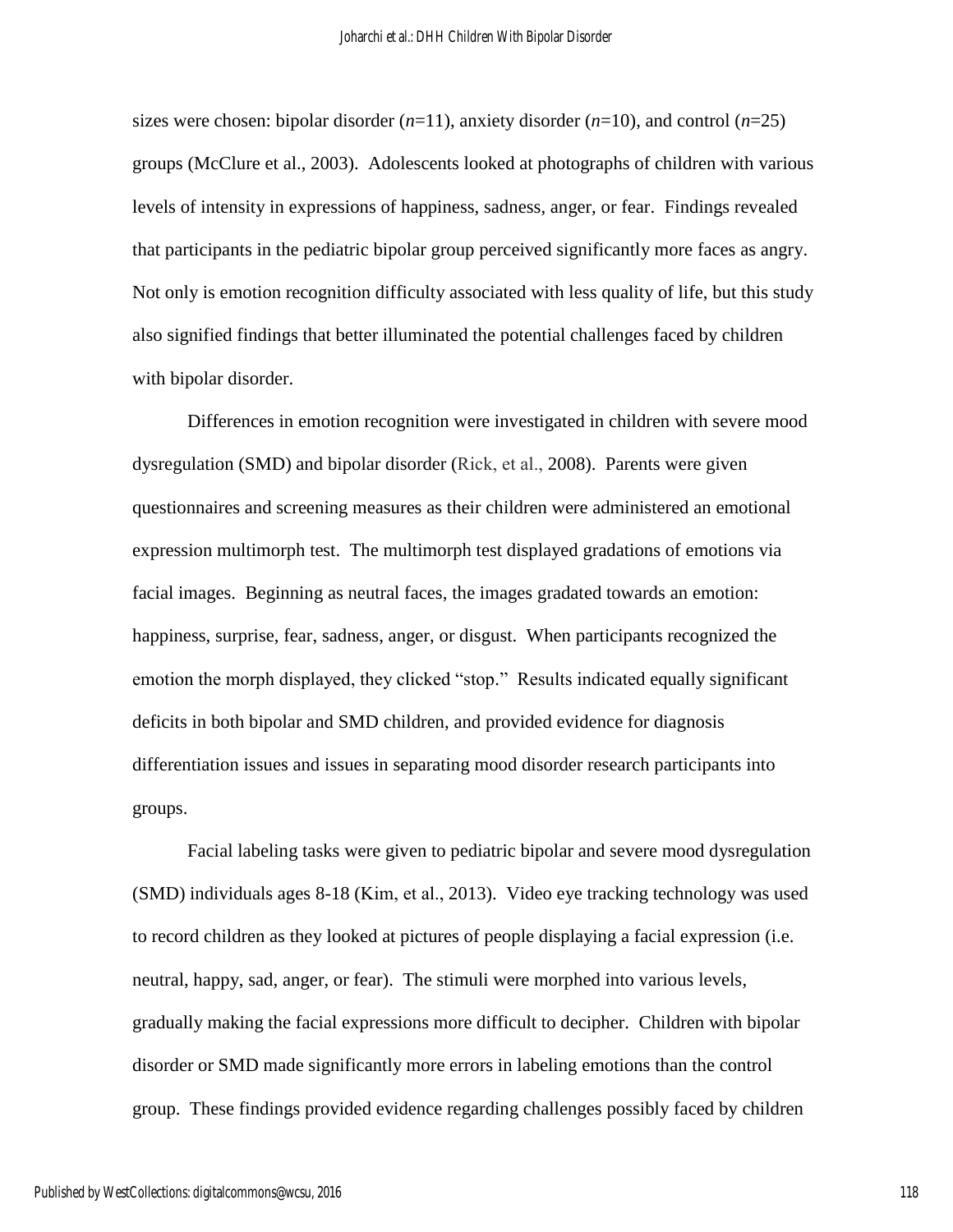with bipolar disorder. While previous studies have had similar findings, the methodology continues to improve, becoming increasingly precise.

Individuals who struggle with bipolar moods may miss cues and/or emotions. The literature suggests that an individual with bipolar disorder will likely have cognitive difficulties deciphering an emotional or social cue (McClure et al., 2005). The literature also discusses that even once moods are stabilized, some of these recognition issues persist. In turn, this can significantly impact social interactions and the ability to recognize other people's emotions.

#### **Environmental Correlations with Bipolar Disorder**

While research indicates a high heritability of bipolar disorder, it is important to consider additional factors (Kieseppa, Partonen, Haukka, Kaprio, & Lonqvist, 2004). Therefore, it is relevant to acknowledge environmental influence and impact on bipolar disorder, especially with the unique importance of environment for DHH children. Literature suggests that trauma is likely the most highly correlated environmental factor regarding bipolar disorder (Etain, Henry, Bellivier, Mathieu, & Leboyer, 2008). Etain et al. (2008) explained that further research needed to be conducted to refine this seemingly bidirectional correlation, but that trauma can certainly impact a child's affective regulation.

Environmental factors are especially important to consider for DHH children, since environments vary in communication access, access to sufficient (linguistically and culturally) mental health care, family support, and education. For example, barriers to communication with either one's family, educators, or mental health clinicians, could lead to misinformed diagnosis and treatment.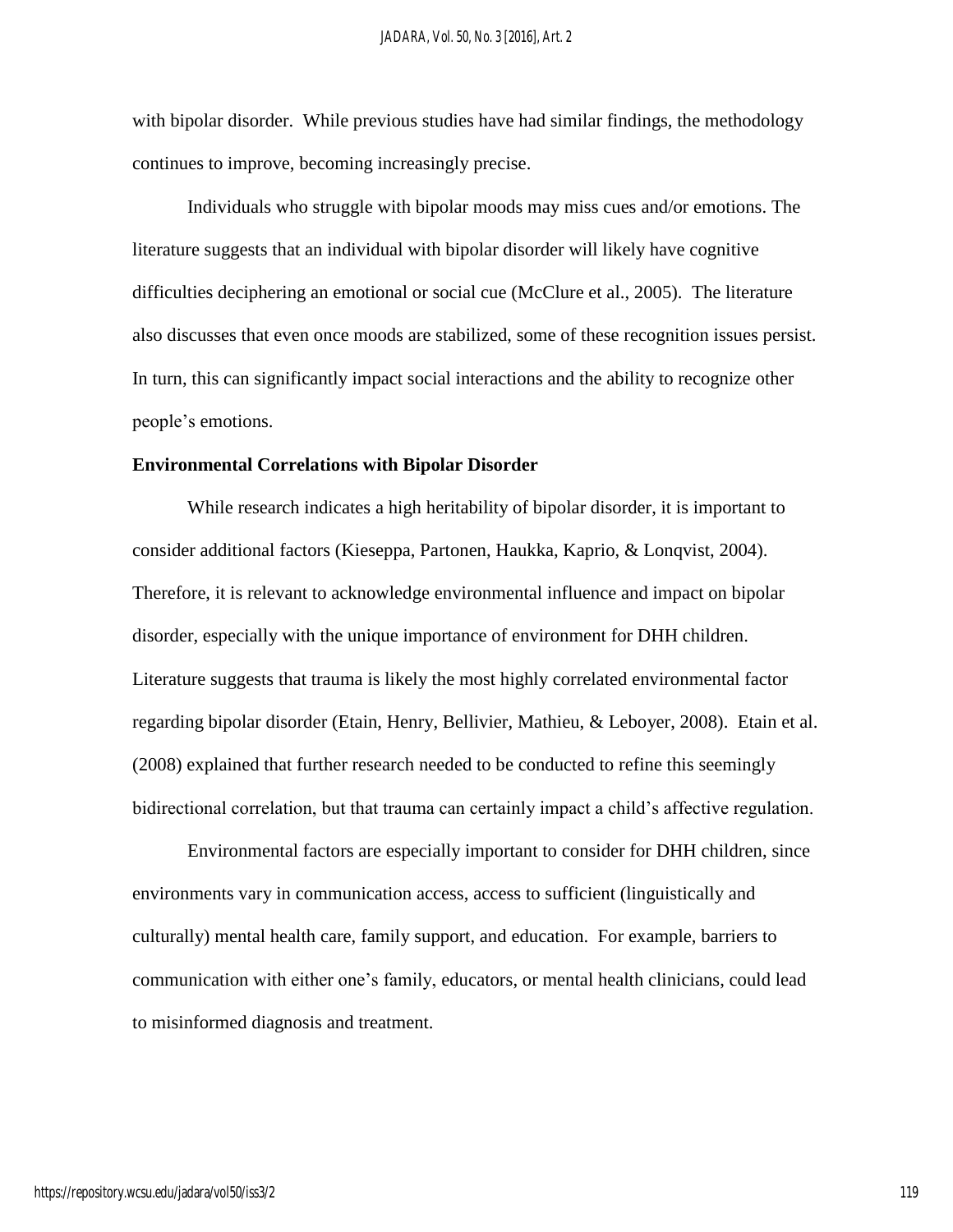#### **Available Therapeutic Treatments Used with Pediatric Bipolar Disorder**

While children who have bipolar disorder may receive multiple forms of treatment (e.g., psychopharmacological treatment, family therapy, group therapy, etc.), available literature is limited pertaining to evidence-based treatment with this population. A workgroup was tasked with developing a treatment protocol for working specifically with children who have bipolar disorder (Kowatch, et al., 2005). The article discussing this workgroup provided a thorough description of symptomology from pressured speech to hypersexuality, further clarifying nosology for clinicians treating pediatric bipolar disorder. While researchers warn that treatment suggestions are not tailored to all children, Kowatch et al. (2005) discussed the important of establishing broad treatment guidelines for symptomology of pediatric disorder.

In efforts to develop evidence-based treatment for pediatric bipolar disorder, a large study (*n*=145) was conducted to determine the effects of family-focused therapy in conjunction with psychopharmacological treatment (Miklowitz, et al., 2014). Adolescents with bipolar disorder were treated with psychopharmacological and family-focused therapy (such as a treatment group) or psychoeducation and psychopharmacological treatment (such as a control group). Participants' mood regulation and symptomology were monitored for two years as they received treatment. Research indicated that family-focused treatment was no more beneficial in recovering from dysregulation and re-stabilization or delaying recurrence than brief psychoeducation. While family-focused treatment is typically used with adults who have bipolar disorder, these findings indicated it was not significantly effective with the adolescent population.

In a slightly younger group of participants, family-focused therapy proved even more effective (Miklowitz, et al., 2013). Participants were not diagnosed with bipolar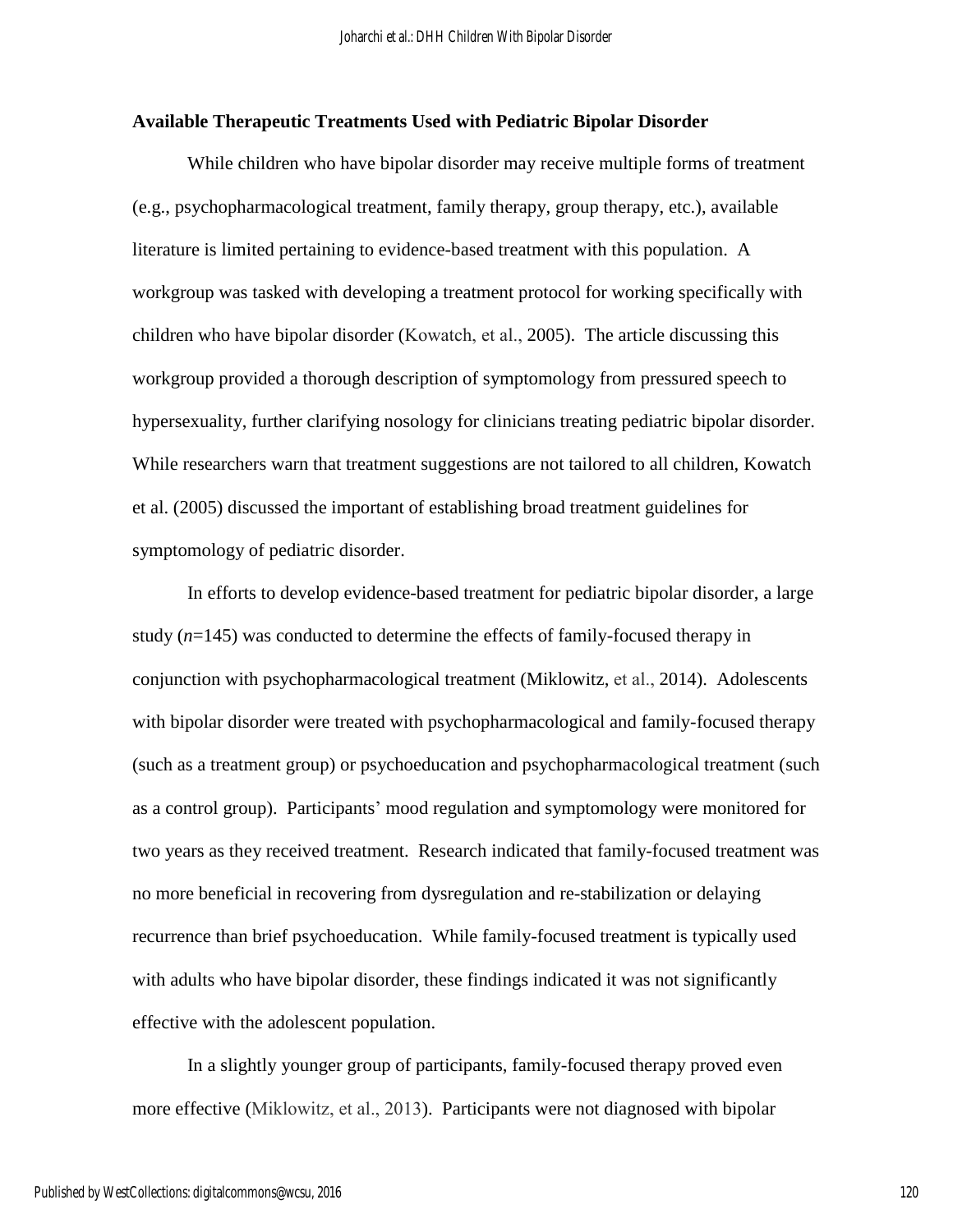disorder, but had mood dysregulation issues and a significant genetic loading for bipolar disorder (Milkowitz et al., 2013). Families underwent one year of family-focused therapy (Milkowitz et al., 2013), and the findings revealed that family-focused therapy was associated with faster recovery from dysregulated moods (Milkowitz et al., 2013). Familyfocused therapy may prove to better fit younger populations with mood dysregulation challenges as opposed to adolescent counterparts.

#### **DHH Patients with Pediatric Bipolar Disorder**

The literature regarding pediatric bipolar disorder reflects the debate regarding diagnosis (Kowatch et al., 2005; Joseph et al., 2008). Literature regarding pediatric bipolar disorder with DHH people suggests additional complications in regard to diagnosis and treatment (Appleford, 2003; Diaz et al., 2013; Landsberger, Diaz, Spring, Sheward, & Sculley, 2014; Landsberger, Sajid, Schmelkin, Diaz, & Weiler, 2013).

While a variety of issues with prevalence and diagnosis may be considered, experts have made recommendation for clinicians fluent in ASL (Diaz et al., 2013; Landsberger et al., 2014). These studies also emphasized the importance of key components concerning informed and competent care (e.g., cultural sensitivity and appropriate diagnosis fitting an individual in the context of his/her environment). Additionally, researchers specifically recommended assessment and treatment through cultural and linguistic sensitivity of the following: language modality and fluency, auditory history, and cultural identification (Landsberger et al., 2013). Studies suggested that the use of an interpreter is necessary, or called for clinicians who use sign language (Landsberger et al., 2013). Culturally and linguistically sensitive evaluations of DHH children and adolescents may help provide better support for whatever psychiatric challenges they experience.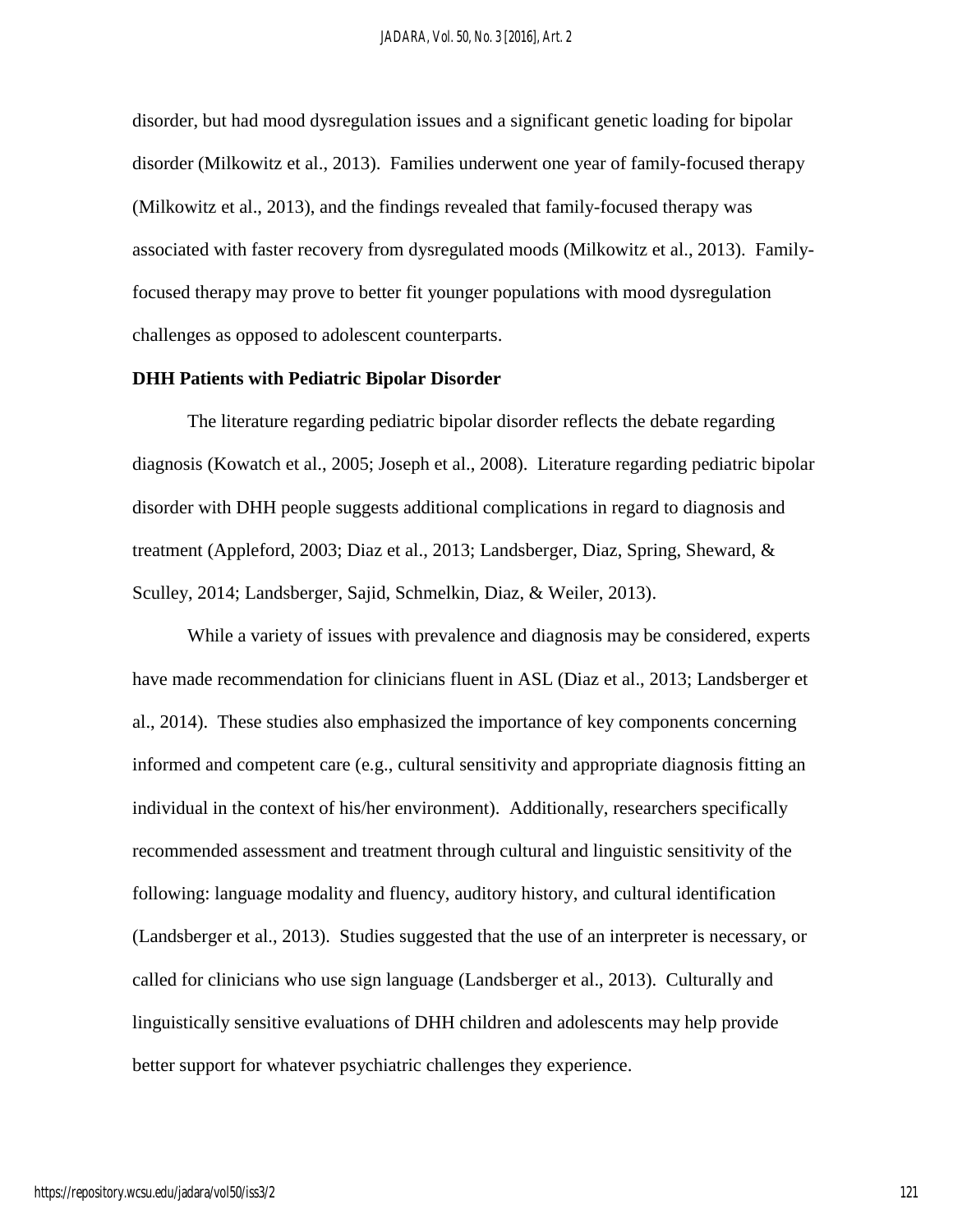#### **Available Therapeutic Treatments Used with DHH People with Bipolar Disorder**

The Juvenile Bipolar Research Foundation (JBRF) discussed a number of promising resources regarding assessment, diagnosis, and treatment with and for children with bipolar disorder (2016). There is no such literature specifically pertaining to DHH children with bipolar disorder on JBRF's website, although a list of miscellaneous resources can be located in table 1. While research regarding treatment of DHH people with psychiatric diagnoses is limited, a restricted number of case and pilot studies can be seen in table 2 (Markowitz & Nininger, 1984; Gupta & Caddy, 2007; Waxmonsky, et al., 2013).

An adolescent in her first year of college was treated for a manic episode in an inpatient unit with hearing individuals (Markowitz et al., 1984). By working with interpreters for communication facilitation, clinicians found that this woman had a history of hypomanic episodes, responded well to psychopharmacological treatments usually administered with patients who have bipolar disorder (e.g., atypical antipsychotic medications), and had three aunts diagnosed with bipolar disorder. Additionally, researchers acknowledged the paradox or dispute of prevalence of bipolar disorder in DHH patients. Towards the end of the young lady's inpatient treatment, she began to discuss lifetime struggles with emotional issues such as feelings of inadequacy, and became more emotionally aware of said experiences.

Another case study revealed a Deaf woman's experience with discovering that she had bipolar disorder later in life (Gupta & Caddy, 2007). After a lifetime of depressive episodes, she was finally diagnosed when she experienced a hypomanic period (Gupta  $\&$ Caddy, 2007). Upon receiving care, through text and an interpreter, clinicians investigated and identified a history of depressive episodes and at least one hypomanic episode (Gupta & Caddy, 2007). When the patient and her clinician began treatment by writing back and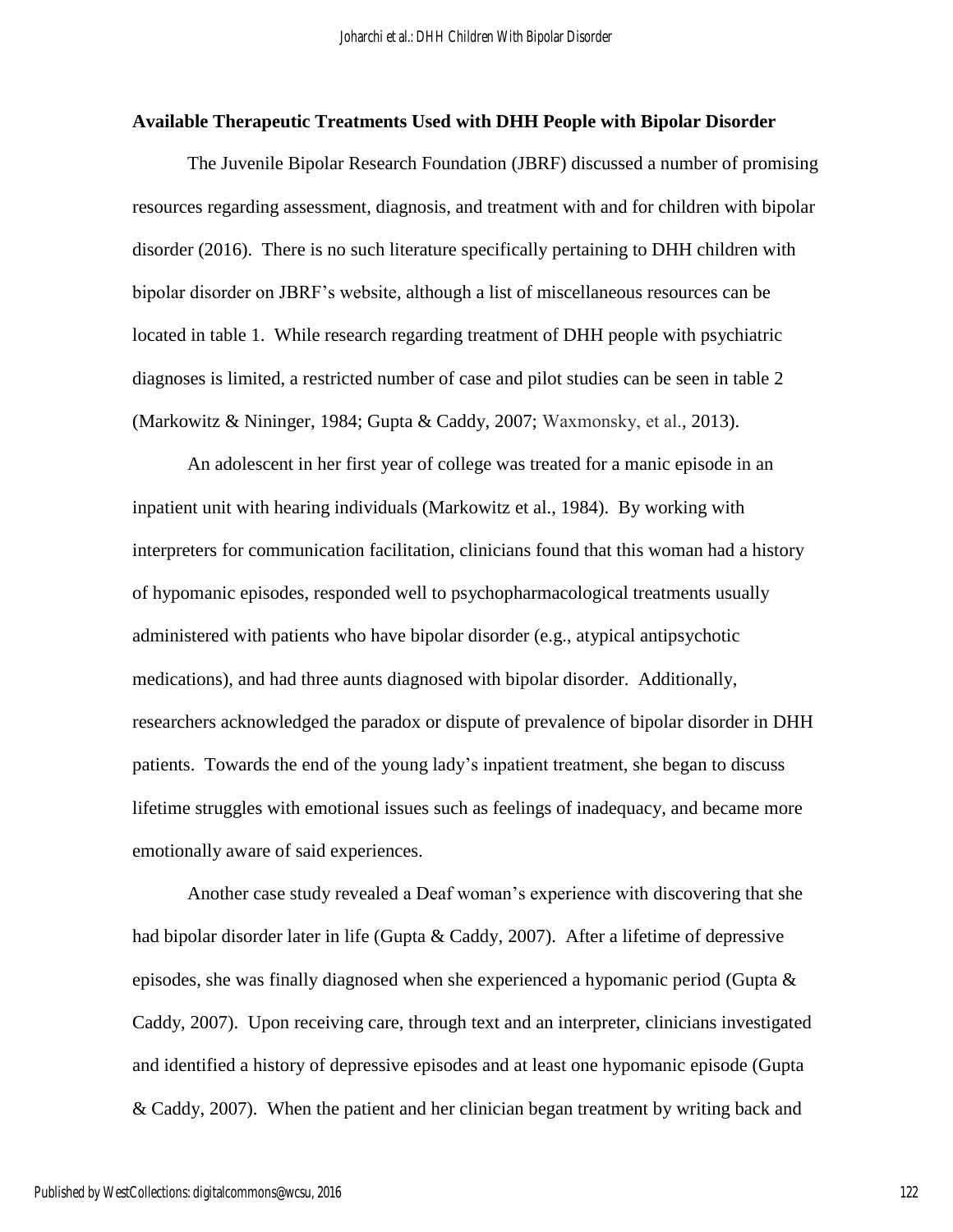forth, the patient asserted that this method was "boring" and they switched to texting and later had some sessions with an interpreter. Individual treatment and psychopharmacological intervention appeared to help stabilize the patient's mood. Researchers reported that soon after the patient's mood stabilized, the patient discontinued the psychopharmacological intervention and her mood returned to a dysregulated period (Gupta & Caddy, 2007). The patient was advised to continue psychopharmacological treatments and her mood restabilized (Gupta & Caddy, 2007). This case study provides another lens into what approaches are being used with DHH individuals with bipolar disorder.

Findings from a group therapy pilot (*n*=7) suggested a treatment plan of dysregulated mood in DHH children diagnosed with ADHD or severe mood dysregulation (Waxmonsky et al., 2013). While none of the participants were reported to have bipolar disorder, this study is closest to the population and most like the proposed treatment of study in this research proposal (Waxmonsky et al., 2013). Children attended nine cognitive-behavioral group therapy sessions focused on affect regulation while their parents attended parent-training group sessions (Waxmonsky et al., 2013). The children ranged in age from 7 to 12 and were simultaneously receiving psychopharmacological treatment (Waxmonsky et al., 2013). Researchers specified that the emotional instability seen in ADHD did not necessarily mean there would also be cyclical mood changes as with bipolar disorder (Waxmonsky et al., 2013). Therefore, the focus of this study was on affect regulation; however, it provided information regarding dysregulation within a unique population and showed how group therapy could be an effective method of treatment. During the nine weeks of treatment, children's moods improved and became more stable, and their overall functioning improved (Waxmonsky et al., 2013). Given the small sample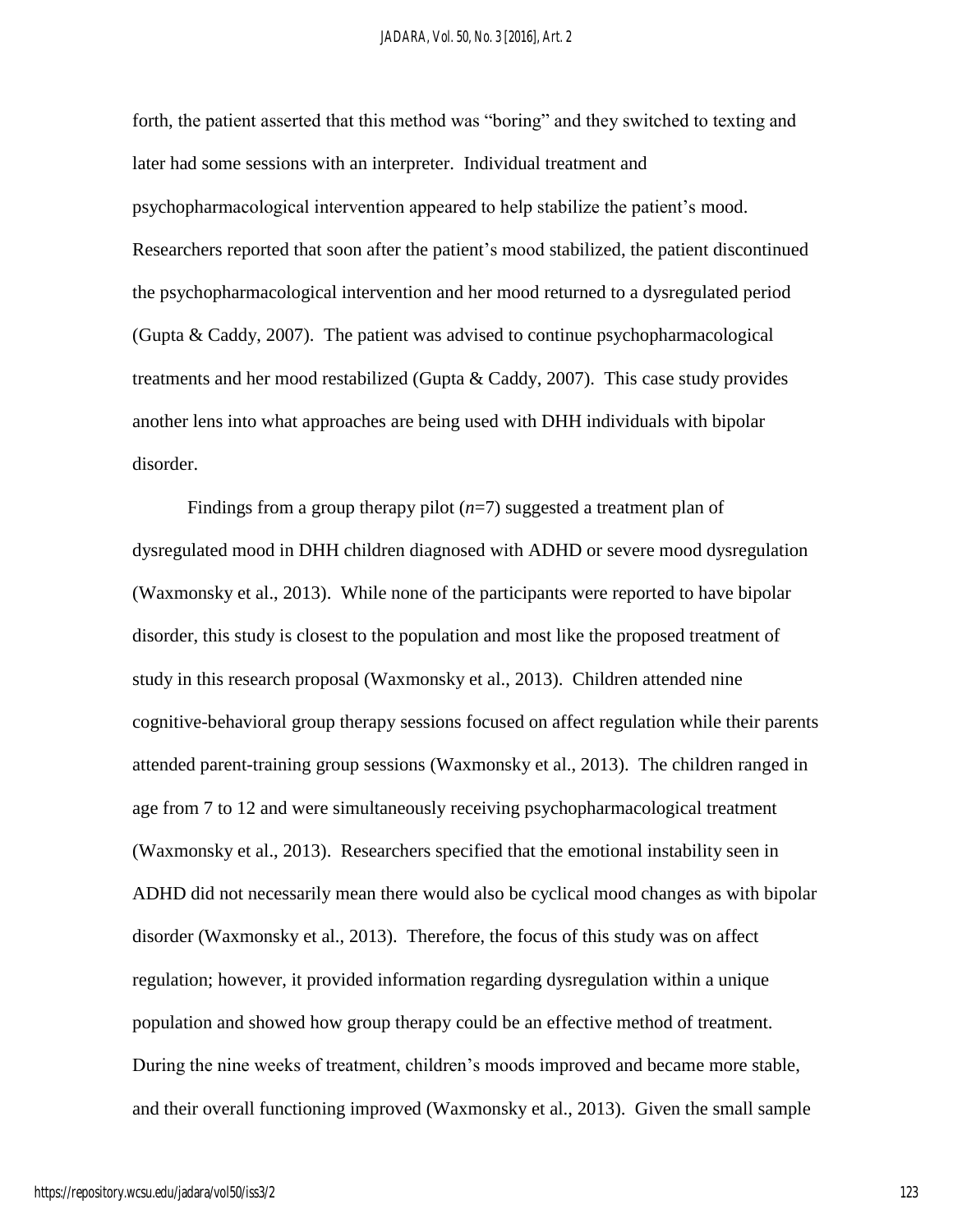size of this pilot study, more work in the area of improving emotion recognition is crucial to social-cognitive development. Additionally, more work in this area of study may potentially provide evidence for this form of treatment with DHH children with bipolar disorder.

Literature regarding DHH inpatients was collected to better understand diagnoses and issues concerning assessment and treatment (Haskins, 2004). Researchers recommend that clinicians have linguistic competency and experience in the field, "staff members who are experts in manual communication and deaf culture, as well as with the diagnoses and treatments of major mental illnesses" (Haskins, 2004, p. 439). A year's worth of patient records (*n*=43) were reviewed to collect information regarding hearing status or identification, linguistic background, cognitive issues, intelligence, personality, mood, development, and substance abuse history. Approximately 19% of the patients were diagnosed with bipolar disorder (*n*=8), among a number of other comorbid diagnoses. Additionally, Haskins (2004) reviewed the history of lawsuits that led to the establishment of Deaf psychiatric inpatient units (e.g. the inpatient units in Maryland and North Carolina). In light of these lawsuits, Haskins (2004) recommended direct access to communication via staff fluent in sign language as opposed to indirect access to care via interpreters. This resolution can also cut the cost and help clarify diagnoses as opposed to losing valuable information in the process of translation and potentially excluding or oppressing the individual. Researchers suggested that there was, and is, a strong need for culturally and linguistically competent clinicians (Haskins, 2004). These case studies, a pilot study, and review of patient records provide preliminary information regarding issues of prevalence, clinician's competency, communication, and organizational issues as it relates to DHH individuals with bipolar disorder.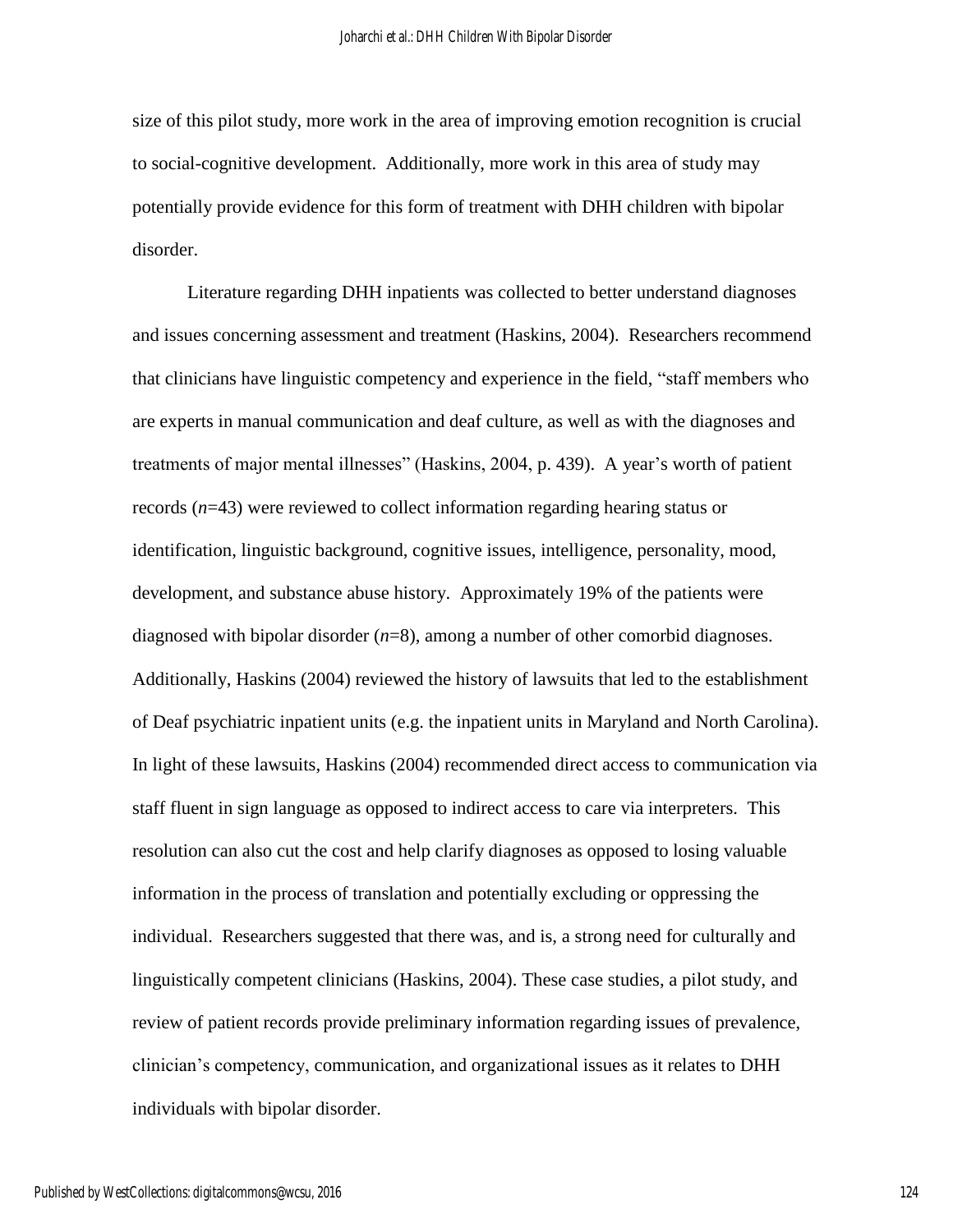Available literature recognizes issues regarding diagnostic clarity, prevalence rates, and treatment of pediatric bipolar disorder. For pediatric bipolar disorder in DHH children, this information is scarcer. As such, it is apparent that more information regarding this population is necessary. With the available information regarding the importance of culturally and linguistically competent clinicians (Diaz et al., 2013; Landsberger et al., 2014), this may also serve DHH children with bipolar disorder to receive treatment in a group of peers with similar barriers and strengths. Treatment regarding DHH children and adolescents with bipolar disorder requires further investigation. Literature indicates that children with bipolar disorder, both DHH and hearing individuals, could use support with neurocognition (Bearden, Hoffman, & Cannon, 2001; Bearden, et al., 2006; Bearden, et al., 2007; Joseph et al., 2008; Pavuluri, 2006), emotion recognition (McClure et al., 2005), and access to treatment (Kowatch et al., 2005; Miklowitz et al., 2013; Waxmonsky et al., 2013; Miklowitz et al., 2014). As such, a culturally and linguistically tailored-treatment could be used to support DHH individuals with pediatric bipolar disorder.

#### **Where to Begin?**

Future research could evaluate the effectiveness of group therapy as an enhancement to psychopharmacological intervention, individual psychotherapy, and psychoeducation with families. Given the importance of emotional awareness in social interactions and survival (Lewis, et al., 2008), and deficits of emotional awareness in individuals with bipolar disorder (Bearden et al., 2001; Joseph et al., 2008; McClure et al., 2005), group therapy may improve social interactions and feelings of relatedness. Ideally, research could investigate the impact of group therapy for those who are DHH and experiencing mood dysregulation. Nonetheless, several issues with a therapeutic group for DHH children with bipolar disorder remain (e.g., access to communication and availability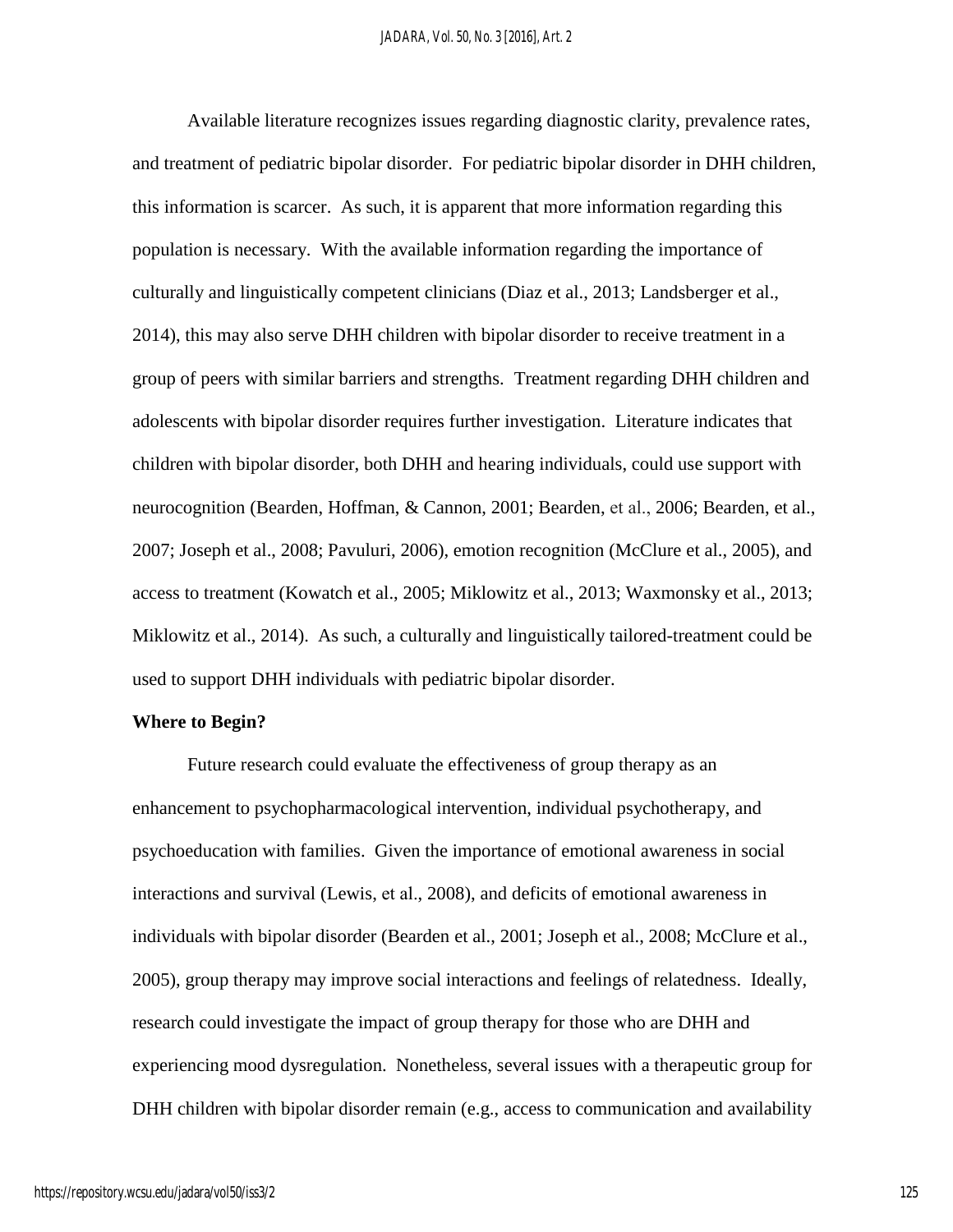of culturally appropriate clinicians). Research studies could however, provide group therapy to DHH children with bipolar disorder by working with an interpreter as done in a previous case study (Markowitz et al., 1984).

A brief overview of the available literature is the first step in supporting DHH children with bipolar disorder, given that there is little scientific literature or suggested therapeutic treatments with- and for- this population. Issues remain concerning prevalence rates of DHH individuals with psychiatric disorders (Appleford, 2003; Diaz et al., 2013). While there is literature indicating differences in spatial working memory, problem-solving, and other executive functioning tasks with children with pediatric bipolar disorder, there is no neurocognitive information regarding DHH children with bipolar disorder. Similarly, social-emotional differences remains untracked for DHH children with bipolar disorder. While there is a dearth of literature regarding available treatments with general populations of children with bipolar disorders, there is even less information regarding DHH children. The theme of gaps in research concerning DHH pediatric bipolar disorder is prevalent in all areas of diagnosis and treatment literature. Effective, evidence-based treatment regarding DHH children and adolescents with pediatric bipolar disorder certainly needs further investigation.

#### **Contact Information:**

Hannah A. Joharchi Gallaudet University Department of Psychology 800 Florida Ave., NE Washington, D.C. 20002 Phone: 202-651-5540 Hannah.joharchi@gallaudet.edu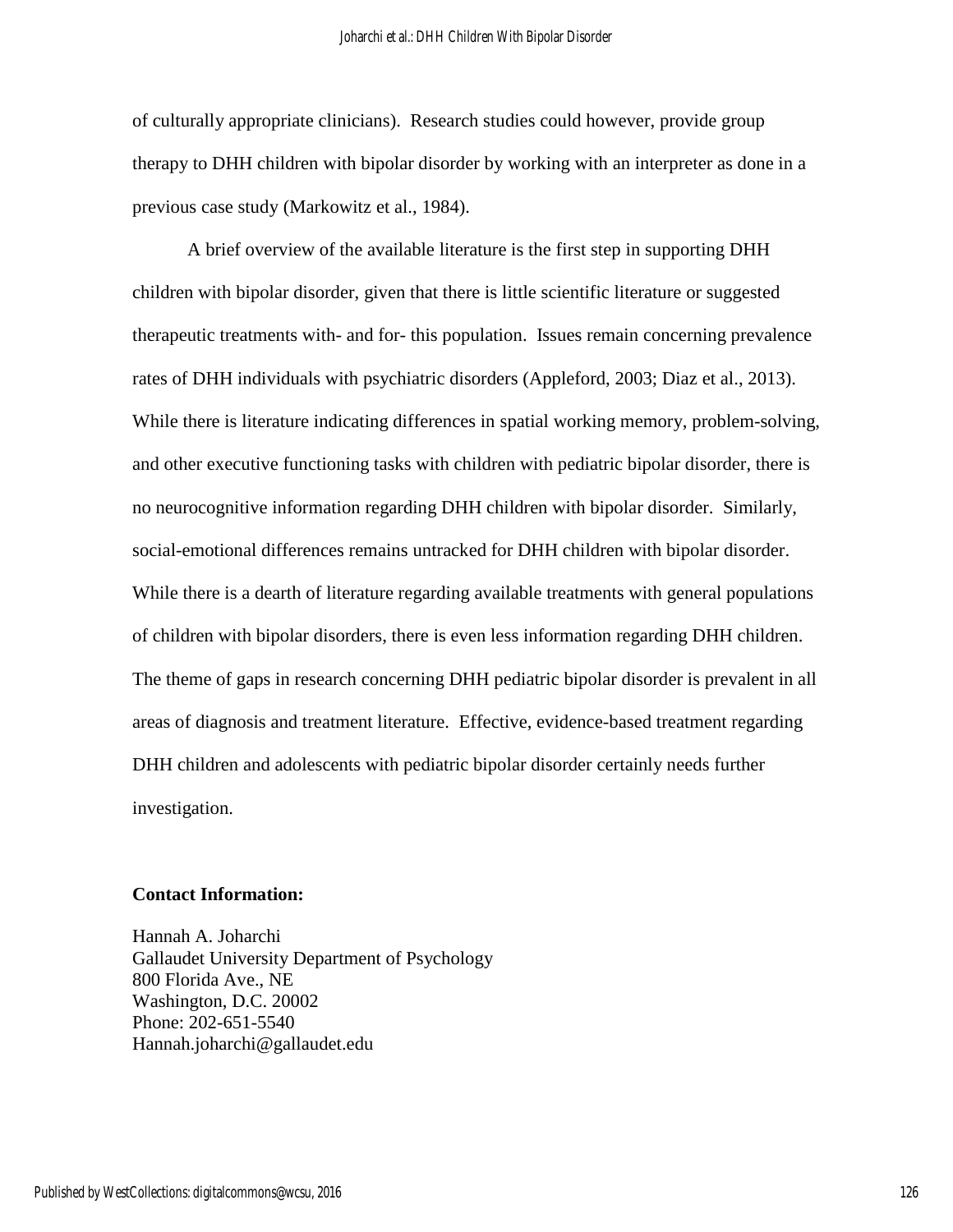#### References

- American Psychiatric Association. (2013). *Diagnostic and statistical manual of mental disorders (DSM5)*. Washington, DC: American Psychiatric Publication.
- Appleford, J. (2003). Clinical activity within a specialist mental health service for deaf people: Comparison with a general psychiatric service. *Psychiatric Bulletin, 27*, 375-377. Retrieved from

http://pb.rcpsych.org/content/pbrcpsych/27/10/375.full.pdf

- Aydemir, O., Akkaya, C., Uykur, B., & Erol, A. (2013). Effect of facial emotion recognition on subjective psychosocial functioning in bipolar patients. *Acta Psychiatrica Scandinavica*, *127*(5), 412-413.
- Barrett, L. F., & Russell, J. A. (Eds.). (2015). *The psychological construction of emotion*. New York, NY: The Guilford Press.
- Bearden, C. E., Glahn, D. C., Caetano, S., Olvera, R. L., Fonseca, M., Najt, P., Hunter, K., Pliszka, S.R. & Soares, J. C. (2007). Evidence for disruption in prefrontal cortical functions in juvenile bipolar disorder. *Bipolar Disorders*, *9*(s1), 145-159.
- Bearden, C. E., Glahn, D. C., Monkul, E. S., Barrett, J., Najt, P., Villarreal, V., & Soares, J. C. (2006). Patterns of memory impairment in bipolar disorder and unipolar major depression. *Psychiatry Research*, *142*(2), 139-150.
- Bearden, C. E., Hoffman, K. M., & Cannon, T. D. (2001). The neuropsychology and neuroanatomy of bipolar affective disorder: a critical review. *Bipolar Disorders*, *3*(3), 106-150.
- Chuang, Z. J., & Wu, C. H. (2004, June). Emotion recognition using acoustic features and textual content. In *Multimedia and Expo, 2004. ICME'04. 2004 IEEE International Conference* (Vol. 1, pp. 53-56). IEEE.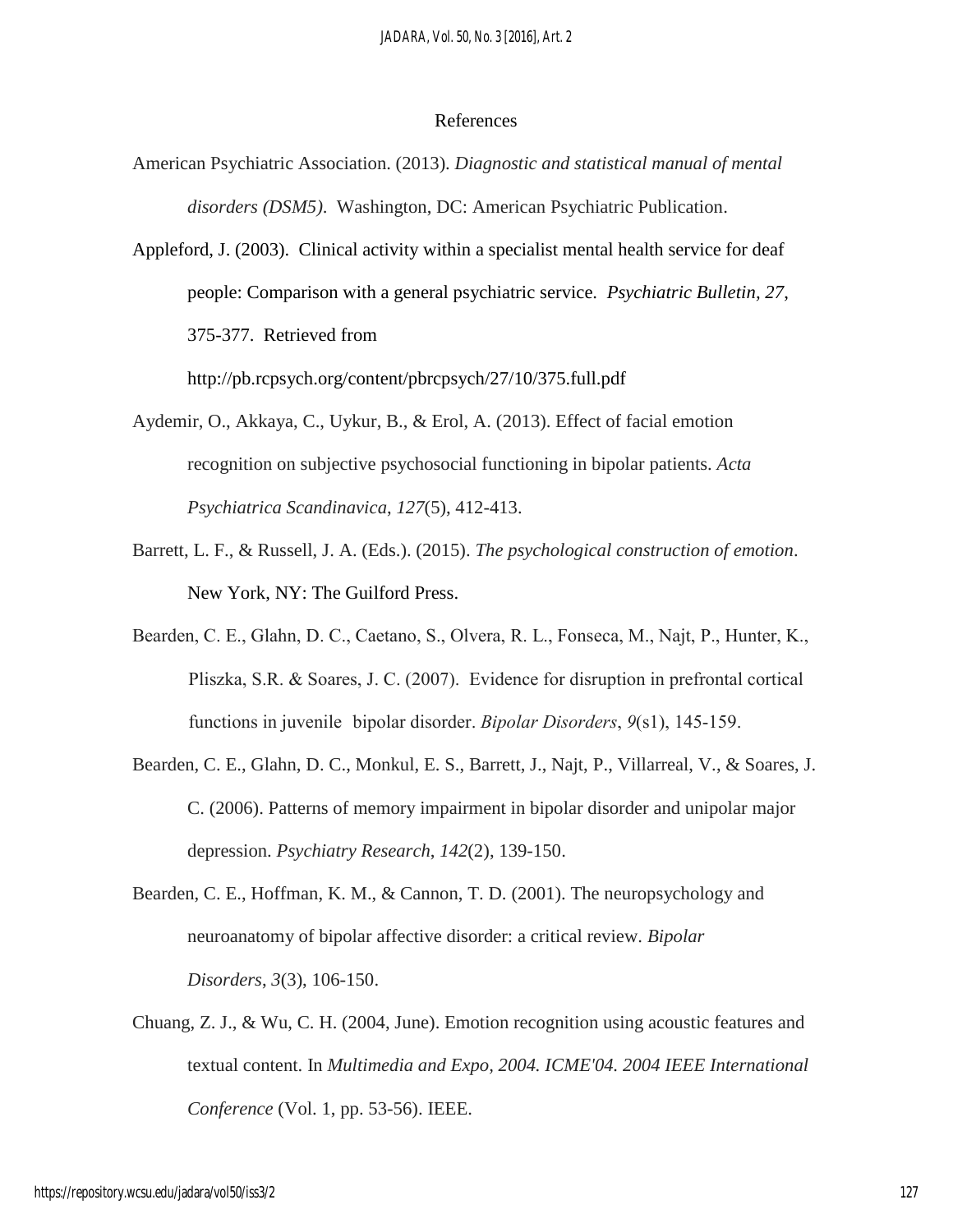- Diaz, D. R., Landsberger, S. A., Povlinski, J., Sheward, J., & Sculley, C. (2013). Psychiatric disorder prevalence among deaf and hard-of-hearing outpatients. *Comprehensive Psychiatry*, *54*(7). [doi:10.1016/j.comppsych.2013.04.004](http://dx.doi.org/10.1016/j.comppsych.2013.04.004)
- Etain, B., Henry, C., Bellivier, F., Mathieu, F., & Leboyer, M. (2008). Beyond genetics: childhood affective trauma in bipolar disorder. *Bipolar Disorders*, 10, 867-876.
- Field, A. (2013). Discovering statistics using IBM SPSS statistics, 4th edition. Los Angeles, California: Sage Publications Incorporated.
- Gupta, M., & Caddy, J. (2007). Deaf client with bipolar illness: a case report. *Clinical Practice and Epidemiology in Mental Health: CP & EMH*, *3*(19). doi:10.1186/1745-0179-3-19
- Haskins, B. G. (2004). Serving deaf adult psychiatric inpatients. *Psychiatric Services*, *55*(4), 439-441.
- Hoertnagl, C. M., Muehlbacher, M., Biedermann, F., Yalcin, N., Baumgartner, S., Schwitzer, G., Deisenhammer, E.A., Hausmann, A., Kemmler, G., Benecke, C., & Hofer, A. (2011). Facial emotion recognition and its relationship to subjective and functional outcomes in remitted patients with bipolar I disorder. *Bipolar Disorders*, *13*(5‐6), 537-544.
- Joseph, M. F., Frazier, T. W., Youngstrom, E. A., & Soares, J. C. (2008). A quantitative and qualitative review of neurocognitive performance in pediatric bipolar disorder. *Journal of Child and Adolescent Psychopharmacology*, *18*(6), 595-605.
- Juvenile Bipolar Research Foundation (2016). *Published articles by JBRF researchers.* Retrieved from http://www.jbrf.org/publications-by-jbrf-researchers/

Kieseppa, T., Partonen, T., Haukka, J., Kaprio, J., & Lonqvist, J. (2006). High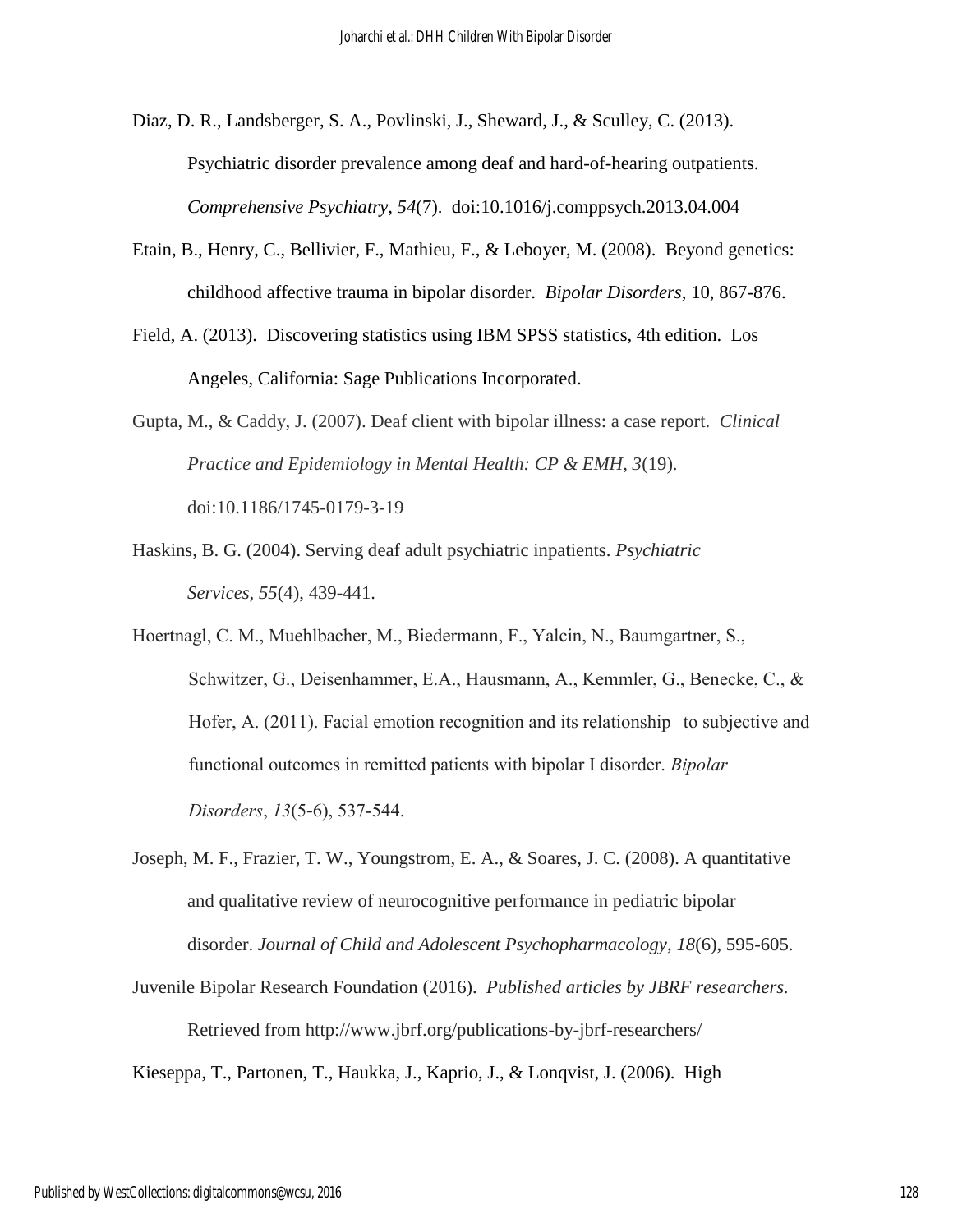concordance of bipolar I disorder in a nationwide sample of twins. *American Journal of Psychiatry*, *161*, 10, 1814-1821.

- Landsberger, S. A., Diaz, D. R., Spring, N. Z., Sheward, J., & Sculley, C. (2014). Psychiatric diagnosis and psychosocial needs of outpatient deaf children and adolescents. *Child Psychiatry and Human Development, 45*. doi: 10.1007/s10578- 013-0375-9
- Landsberger, S. A., Sajid, A., Schmelkin, L., Diaz, D. R., & Weiler, C. (2013). Assessment and treatment of deaf adults with psychiatric disorders: a review of the literature for practitioners. *Journal of Psychiatric Practice*, *19*(2), 87-97.
- Kim, P., Arizpe, J., Rosen, B.H., Varun Razdan, B.S., Haring, C.T., Jenkins, S.E., Deveney, C.M., Brotman, M.A., Blair, J.R., Pine, D.S., Baker, C.I., & Leibenluft, E. (2013). Impaired fixation to eyes during facial emotion labeling in children with bipolar disorder or severe mood dysregulation. *Journal of Psychiatry for Neuroscience, 38*(6). doi: [10.1503/jpn.120232](http://dx.doi.org/10.1503%2Fjpn.120232)
- Kowatch, R. A., Fristad, M., Birmaher, B., Wagner, K. D., Findling, R. L., & Hellander, M. (2005). Treatment guidelines for children and adolescents with bipolar disorder. *Journal of the American Academy of Child and Adolescent Psychiatry*, *44*(3), p. 213-235. Retrieved from http://www.bpchildren.org/files/Download/TreatmentGuidelines.pdf
- Lewis, M., Haviland-Jones, J.M., & Barrett, L. F. (2008). *Handbook of emotions* (Eds.) New York, New York: The Guilford Press.
- Margulies, D. M., Weintraub, S., Basile, J., Grover, P. J., & Carlson, G. A. (2012). Will disruptive mood dysregulation disorder reduce false diagnosis of bipolar disorder in children? *Bipolar Disorders*, *14*(5), 488-496.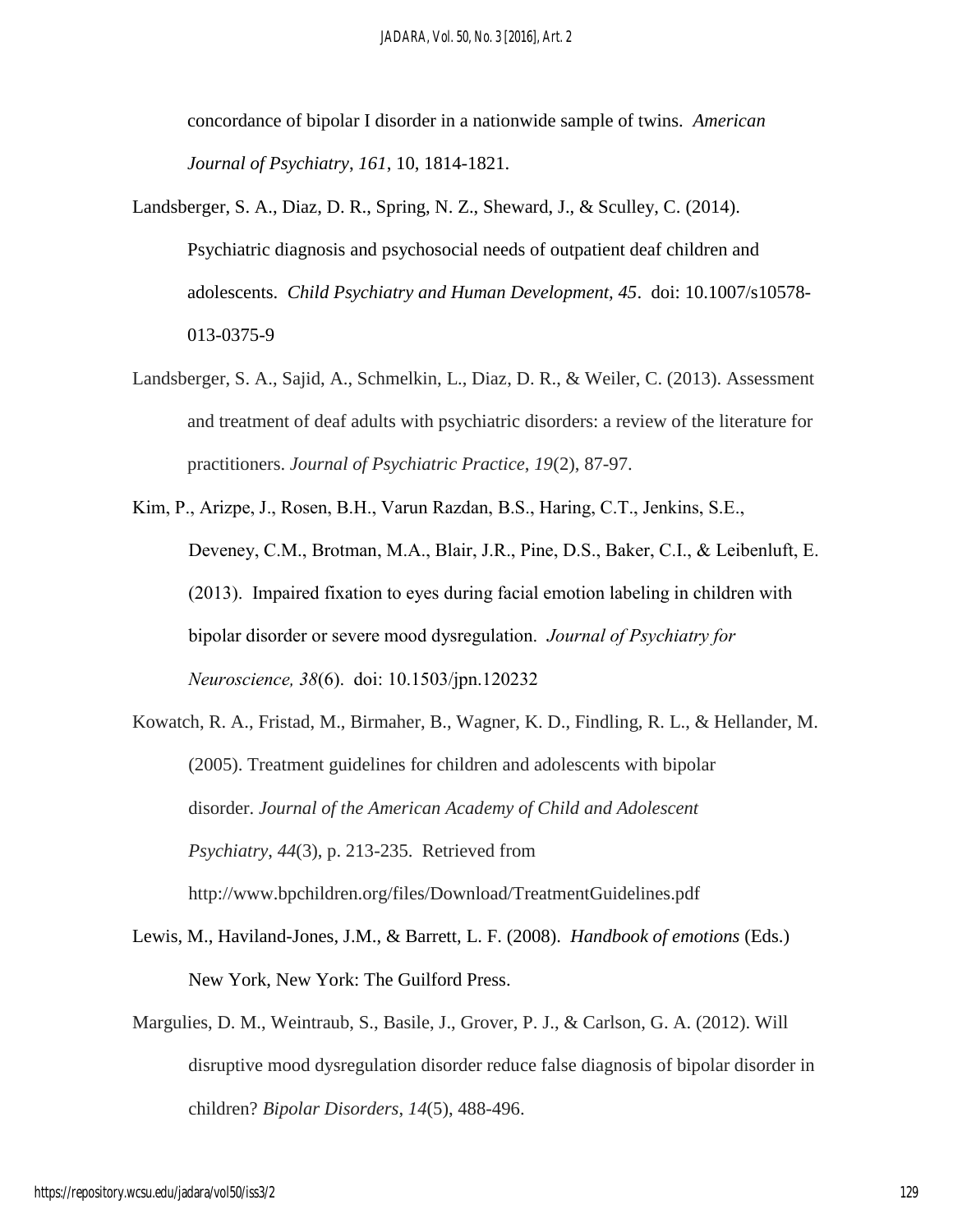- Markowitz, J. C., & Nininger, J. E. (1984). A case report of mania and congenital deafness. *The American Journal of Psychiatry*, *141*(7), 894-5.
- Maxwell-McCaw, D. L., Leigh, I. W., & Marcus, A. (2000). Social identity in deaf culture: A comparison of ideologies. *JADARA*, *33*(3). Retrieved from http://martintolley.com/DevChild/documents/socialidentityindeafculture.pdf
- McClure, E. B., Pope, K., Hoberman, A. J., Pine, D. S., & Leibenluft, E. (2003). Facial expression recognition in adolescents with mood and anxiety disorders. *The American Journal of Psychiatry, 160*(6), p. 1172-1174. Retrieved from http://www.nctsnet.org/nctsn\_assets/Articles/139.pdf
- McClure, E. B., Treland, J. E., Snow, J., Schmajuk, M., Dickstein, D. P., Towbin, K. E., Charney, D.S., Pine, D.S., & Leibenluft, E. (2005). Deficits in social cognition and response flexibility in pediatric bipolar disorder. *The American Journal of Psychiatry, 162*(9), p. 1644-1651.
- Miklowitz, D. J., Schneck, C. D., George, E. L., Taylor, D. O., Sugar, C. A., Birmaher, B., Kowatch, R.A., DelBello, M.P., & Axelson, D. A. (2014). Pharmacotherapy and family-focused treatment for adolescents with Bipolar I and II disorders: A 2-year randomized trial. *The American Journal of Psychiatry*, *171*(6), 658–667. doi:10.1176/appi.ajp.2014.13081130

Miklowitz, D. J., Schneck, C. D., Singh, M. K., Taylor, D. O., George, E. L., Cosgrove, V. E., Howe, M.E., Dickinson, L.M., Garber, J., Chang, K. D. (2013). Early intervention for symptomatic youth at risk for bipolar disorder: A randomized trial of family-focused therapy. *Journal of the American Academy of Child and Adolescent Psychiatry*, *52*(2), 121–131. doi:10.1016/j.jaac.2012.10.007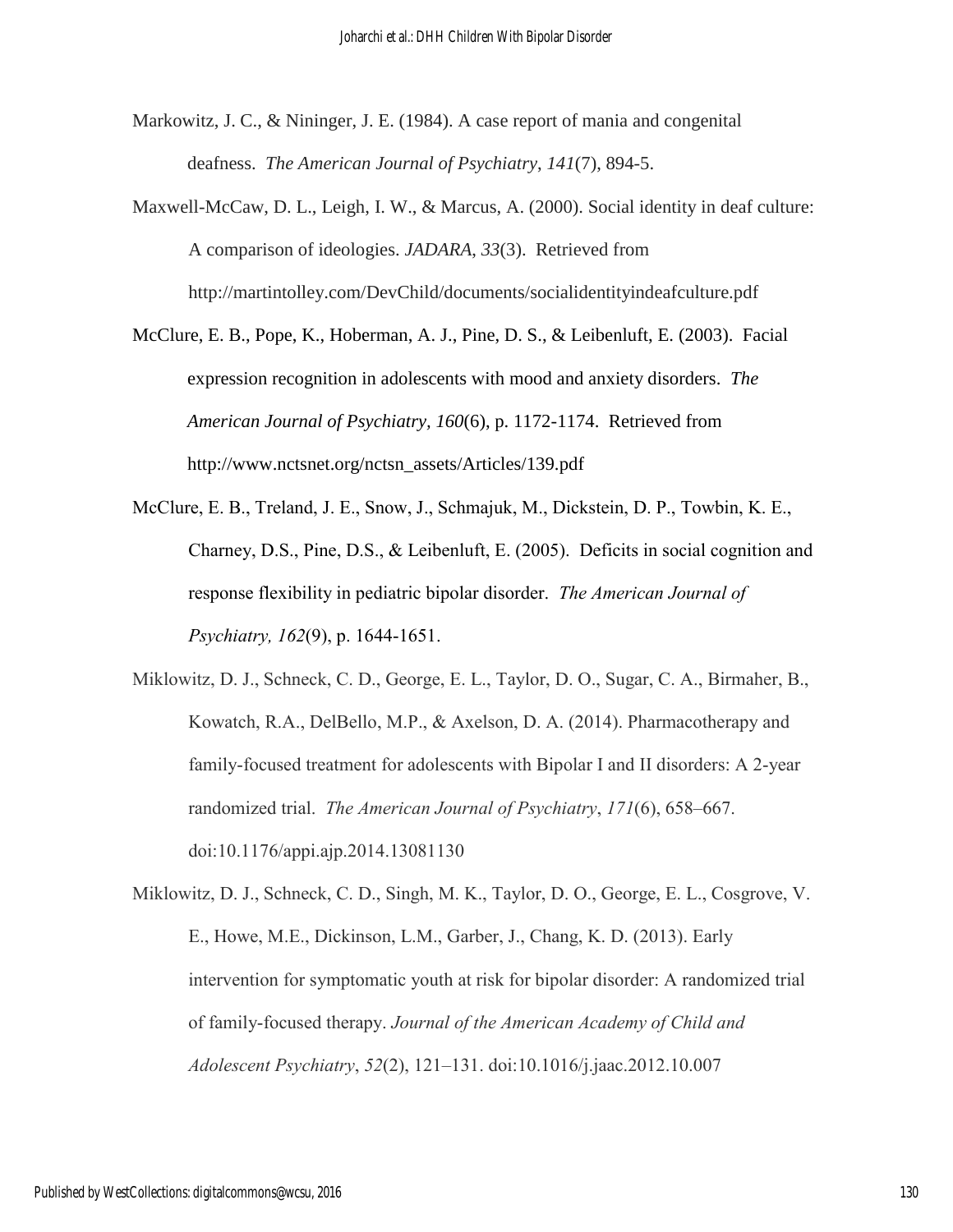- Pavuluri, M. N., Schenfel, L. S., Aryal, S., Harral, E. M., Hill, S. K., Herbener, E. S., & Sweeney, J. A. (2006). Neurocognitive function in unmedicated manic and medicated euthymic pediatric bipolar patients. *The American Journal of Psychiatry, 163*(2), p. 286-293. Retrieved from https://www.cognitiongroup.com/publication/Bipolar\_paediatric\_paper\_Cogtest\_Pa vuluri et al Am J Psych 2006.pdf
- Rick, B. A., Grimley, M. E., Schmajuk, M., Blair, K. S., Blair, R. J., & Leibenluft, E. (2008). Face emotion labeling deficits in children with bipolar disorder and severe mood dysregulation. *Development and Psychopathology*, *20*(2), p. 529–546. doi:10.1017/S0954579408000266
- Rosen, H. R., & Brendan, A. R. (2010). Neurocognitive correlates of emotional stimulus processing in pediatric bipolar disorder: A review. *Postgraduate Medicine,122*(4), p. 94-104. doi: 10.3810/pgm.2010.07.2177
- Sala, R., Strober, M. A., Axelson, D. A., Gill, M. K., Castro-Fornieles, J., Goldstein, T. R., Goldstein, B.I., Ha, W., Liao, F., Iyengar, S., Yen, S., Hower, H., Hunt, J., Dickstein, D.P., Ryan, N.D, Keller, M.B., Birmaher, B. (2014). Effects of comorbid anxiety disorders on the longitudinal course of pediatric bipolar disorders. *Journal of the American Academy of Child and Adolescent Psychiatry*, *53*(1), 10.1016/j.jaac.2013.09.020. doi:10.1016/j.jaac.2013.09.020
- Samamé, C., Martino, D. J., & Strejilevich, S. A. (2012). Social cognition in euthymic bipolar disorder: Systematic review and meta‐ analytic approach. *Acta Psychiatrica Scandinavica*, *125*(4), 266-280.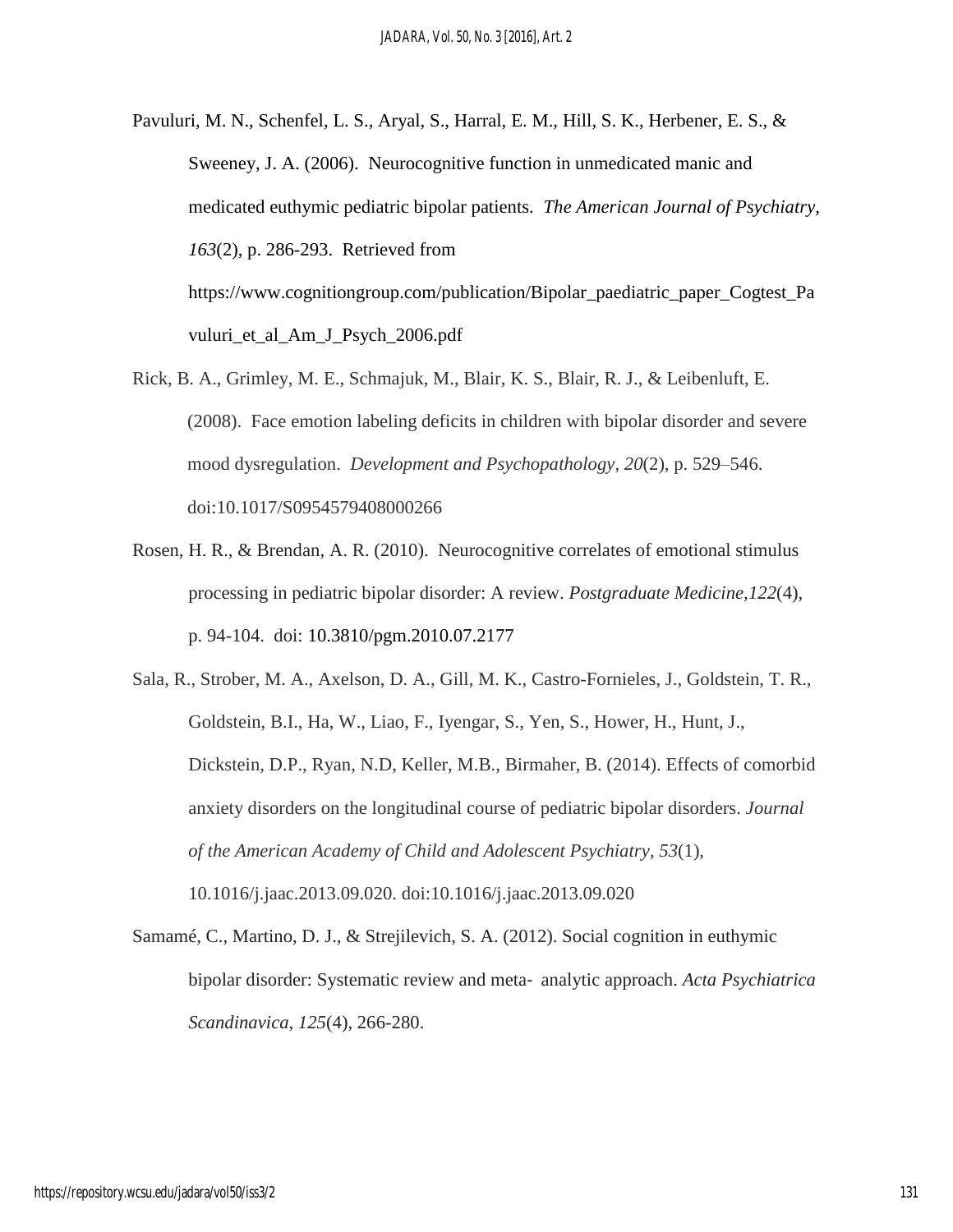Waxmonsky, J. G., Wymbs, F., Pariseau, M. E., Belin, P. J., Waschbusch, D. A., Babocsai, L., Fabiano, G.A., Akinnusi, O.O., Haak, J.L., & Pelham, W. E. (2013). novel group therapy for children with ADHD and severe mood dysregulation. *Journal of Attention Disorders*, *17*(6), 527–541. doi:10.1177/1087054711433423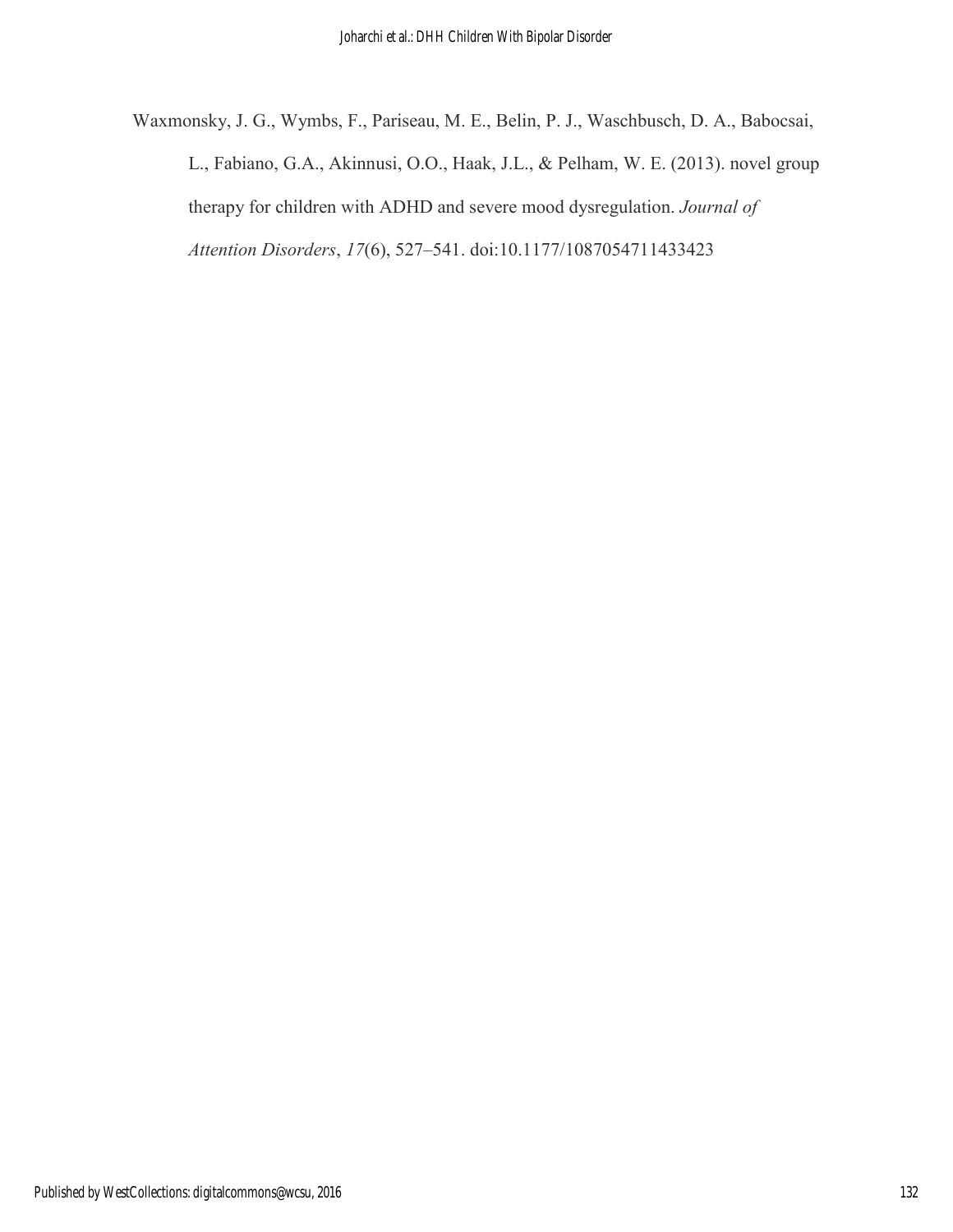# Table 1.

## *Miscellaneous Resources.\**

| Name of the Organization                  | Website                                                                                                                           | <b>Brief Description</b>                                                                                                   |
|-------------------------------------------|-----------------------------------------------------------------------------------------------------------------------------------|----------------------------------------------------------------------------------------------------------------------------|
| Deaf Counseling Center                    | http://www.deafcounselin<br>g.com/the-facts-about-<br>bipolar-disorder/                                                           | Video explanation of<br>bipolar<br>disorder in ASL.                                                                        |
| Weill Cornell Medical College             | http://wo-<br>pub2.med.cornell.edu/<br>cgibin/WebObjects/<br>PublicA.woa/wa/viewSer<br>vice?servicesID=1467&<br>website=wmc+psych | DHH mental health<br>programs including<br>psychiatric care<br>placements.                                                 |
| National Association of the Deaf<br>(NAD) | https://nad.org/issues/hea<br>lth-care                                                                                            | This website discusses<br>the discrimination of<br>DHH individuals by their<br>mental health and health<br>care providers. |
| Juvenile Bipolar Research<br>Foundation   | http://www.jbrf.org/publi<br>cations-by-jbrf-<br>researchers/                                                                     | Research and resources<br>for general children<br>populations with bipolar                                                 |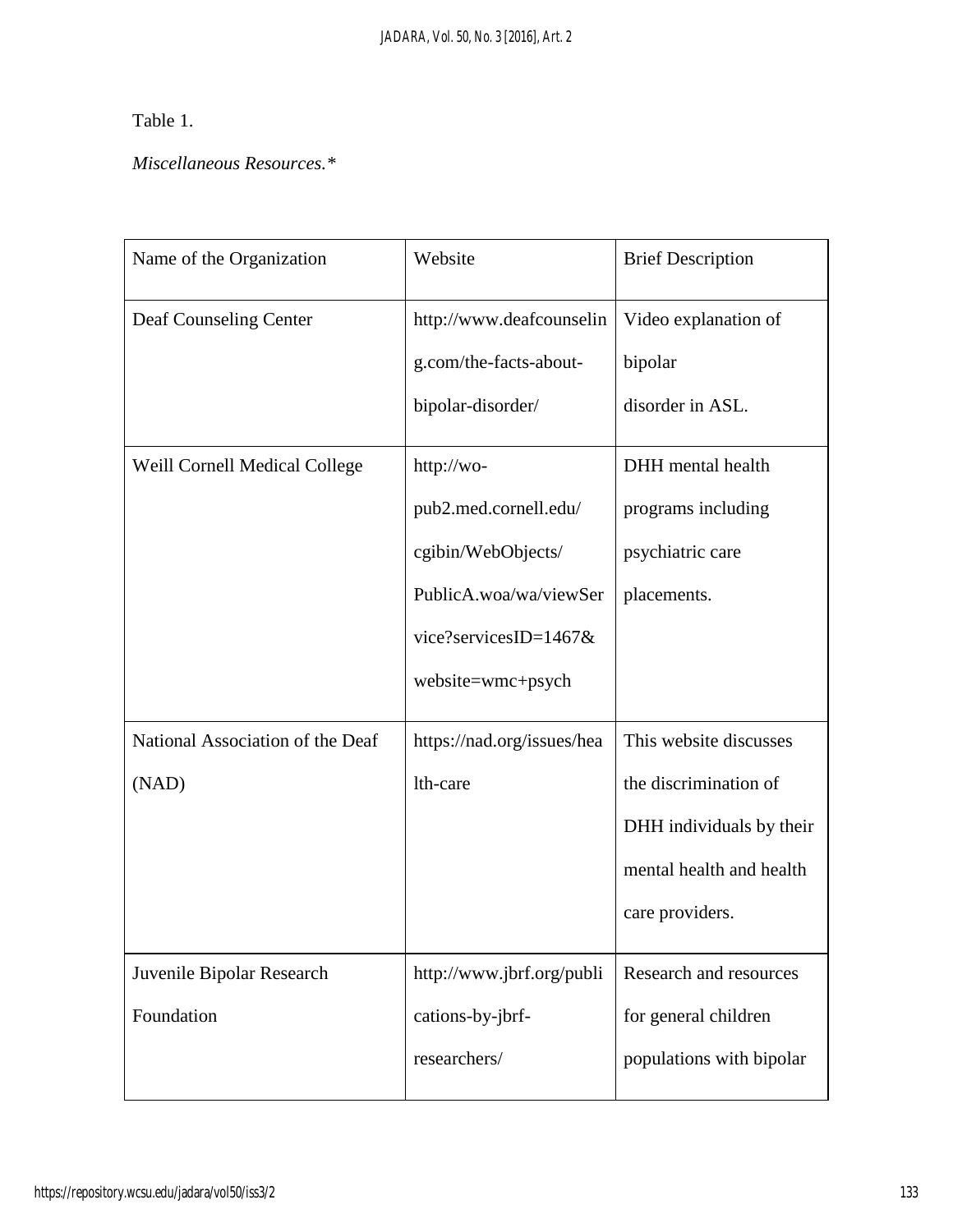|                                  |                           | disorder.                   |
|----------------------------------|---------------------------|-----------------------------|
| Semel Institute at University of | https://www.semel.ucla.e  | Information about bipolar   |
| California, Los Angeles (UCLA)   | du/mood/about             | disorder and services at    |
|                                  |                           | UCLA.                       |
|                                  |                           |                             |
| <b>Mental Health America</b>     | http://www.mentalhealth   | List of symptoms of         |
|                                  | america.net/conditions/bi | bipolar disorder and a list |
|                                  | polar-disorder-children   | of resources.               |
|                                  |                           |                             |

\*While the authors acknowledge that it is limiting to provide only website contact information for these resources, this is currently the most effective way to learn more

about these resources in a general way.